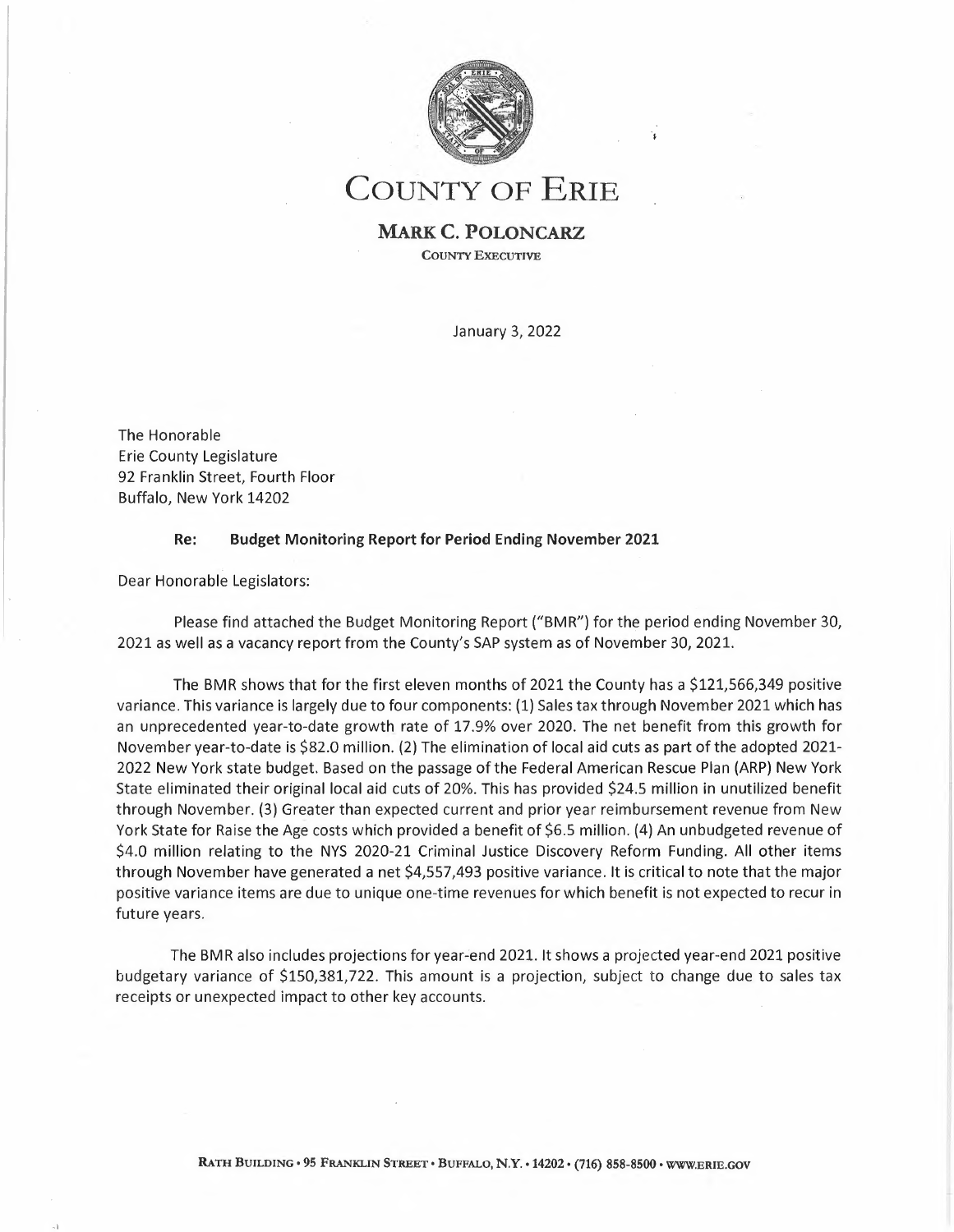<sup>l</sup> am available to attend <sup>a</sup> meeting of your Honorable Body's Finance and Management Committee to discuss this report and other fiscal matters.

Sincerely yours,

 $1-U$ 

Robert W. Keating Director of Budget and Management

RWK Attachment

cc: Erie County Executive Mark C. Poloncarz Erie County Fiscal Stability Authority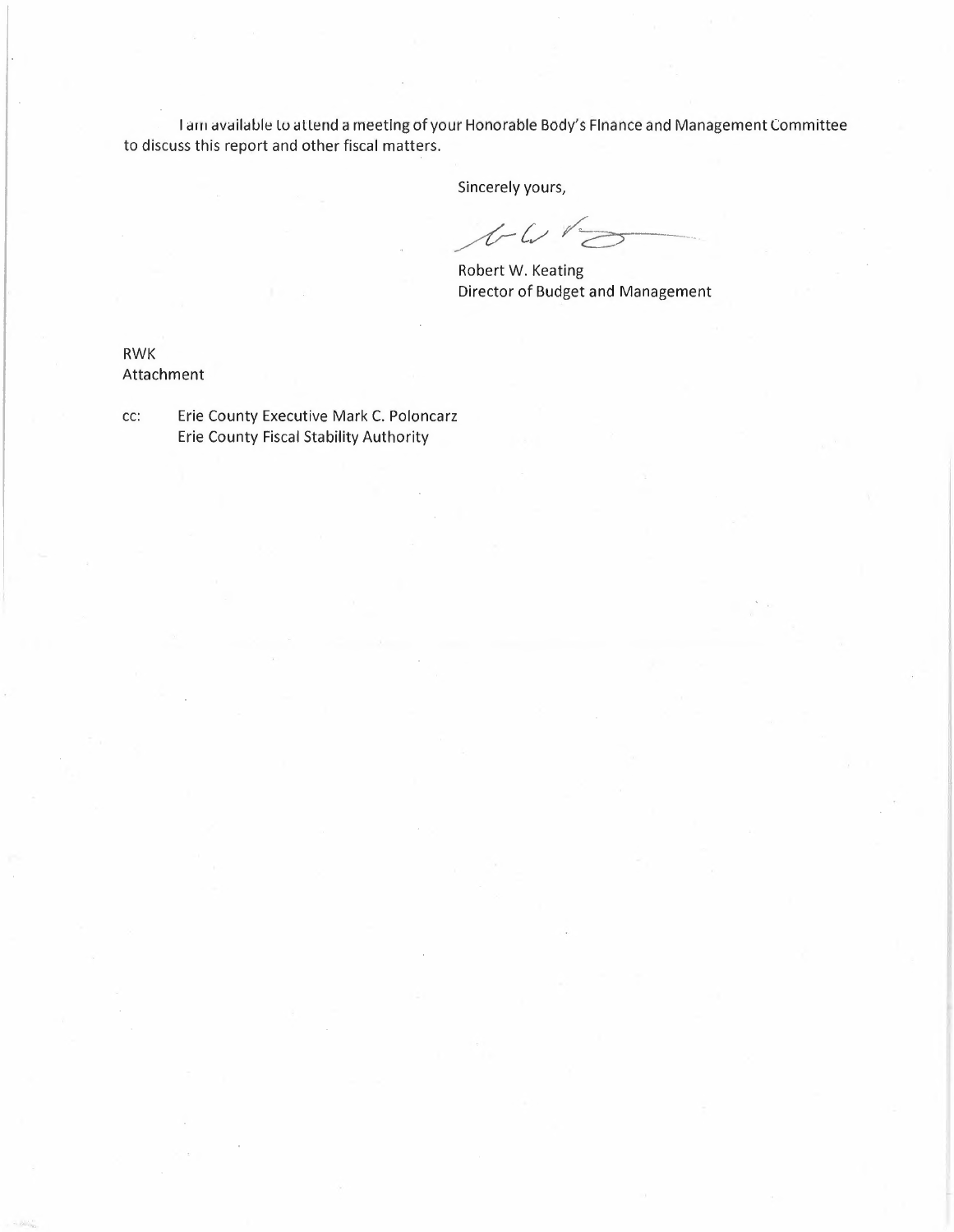## **2021 November Budget Monitoring Report (BMR) with Year End Projections**

|             | <b>Account Type</b>                | <b>Annual Budget</b> | <b>Period Budget</b><br>January -<br>November | <b>Actuals</b><br>January-<br>November | Period<br>Available<br><b>Budget</b> | % of Period<br><b>Budget</b><br>Consumed | Year End 2021<br><b>Projections</b> | <b>Projected Year End</b><br>Variance<br>Save/(Cost) | Projected % of<br>Annual<br>Budget<br>Consumed |
|-------------|------------------------------------|----------------------|-----------------------------------------------|----------------------------------------|--------------------------------------|------------------------------------------|-------------------------------------|------------------------------------------------------|------------------------------------------------|
|             | Revenue                            |                      |                                               |                                        |                                      |                                          |                                     |                                                      |                                                |
| $**$        | <b>Property Tax</b>                | (286, 178, 342)      | (286, 178, 342)                               | (286, 178, 342)                        | 0                                    | 100.00%                                  | (286, 178, 342)                     | $\mathbf 0$                                          | 100.00%                                        |
| $*$         | <b>Property Tax Related</b>        | (14, 303, 669)       | (6.742.197)                                   | (6, 418, 273)                          | (323, 924)                           | 95.20%                                   | (16.869.510)                        | 2,565,841                                            | 117.94%                                        |
| $* *$       | Sales Tax                          | (457, 552, 159)      | (418, 604, 320)                               | (504, 453, 310)                        | 85,848,989                           | 120.51%                                  | (548, 931, 056)                     | 91,378,897                                           | 119.97%                                        |
| $\pm\pm$    | Sales Tax to Local Govt.           | (316, 149, 457)      | (289, 237, 690)                               | (348, 536, 530)                        | 59,298,840                           | 120.50%                                  | (379, 274, 141)                     | 63,124,684                                           | 119.97%                                        |
| $**$        | <b>Other Sources</b>               | (43, 392, 625)       | (39,828,350)                                  | (39, 262, 361)                         | (565, 990)                           | 98,58%                                   | (48, 623, 117)                      | 5,230,492                                            | 112.05%                                        |
| $**$        | Fees, Fines or Charges             | (32, 724, 656)       | (30, 106, 269)                                | (33,009,160)                           | 2,902,891                            | 109,64%                                  | (34, 704, 061)                      | 1,979,405                                            | 106.05%                                        |
| $A +$       | <b>Appropriated Fund Balance</b>   | (10,000,000)         |                                               |                                        |                                      | 0.00%                                    |                                     | (10,000,000)                                         |                                                |
| ***         | <b>Local Source Revenue</b>        | (1,160,300,908)      | (1,070,697,168)                               | (1, 217, 857, 975)                     | 147,160,806                          | 113.74%                                  | (1, 314, 580, 226)                  | 154,279,319                                          | 113.30%                                        |
| $* * *$     | <b>Federal Revenue</b>             | (171, 221, 683)      | (156, 887, 832)                               | (133,096,478)                          | (23, 791, 354)                       | 84.84%                                   | (139, 168, 781)                     | (32,052,902)                                         | 81.28%                                         |
| $***$       | <b>State Revenue</b>               | (190, 403, 917)      | (172, 172, 648)                               | (183, 760, 318)                        | 11,587,670                           | 106,73%                                  | (201.892,919)                       | 11.489,002                                           | 106.03%                                        |
| $***$       | <b>Interfund Revenue</b>           | (51, 368, 577)       | (51, 368, 577)                                | (51, 377, 589)                         | 9,012                                | 100.02%                                  | (51,062,811)                        | (305, 766)                                           | 99.40%                                         |
|             | <b>County Revenue</b>              | (1,573,295,085)      | (1,451,126,225)                               | (1,586,092,360)                        | 134,966,135                          | 109.30%                                  | (1,706,704,737)                     | 133,409,652                                          | 108.48%                                        |
|             | Expense                            |                      |                                               |                                        |                                      |                                          |                                     |                                                      |                                                |
| **          | <b>Salaries</b>                    | 226,595,033          | 193,801,766                                   | 182,897,666                            | 10,904,100                           | 94.37%                                   | 208,983,833                         | 17,611,200                                           | 92.23%                                         |
| 青青          | <b>Non-Salaries</b>                | 28,797,772           | 26.947.052                                    | 30,192,743                             | (3.245.691)                          | 112.04%                                  | 32,543,110                          | (3,745,338)                                          | 113,01%                                        |
| $*$         | <b>Countywide Adjustments</b>      | (1,600,000)          | (1,461,920)                                   | 0                                      | (1,461,920)                          | 0.00%                                    | 2,150,000                           | (3,750,000)                                          | $-134.38%$                                     |
| ***         | <b>Personnel Related Expense</b>   | 253.792.805          | 219,286,899                                   | 213,090,409                            | 6,196,489                            | 97.17%                                   | 243,676,943                         | 10,115,862                                           | 96.01%                                         |
| ***         | <b>Fringe Benefit Total</b>        | 130,662,010          | 114,414,914                                   | 106,651,787                            | 7,763,127                            | 93.21%                                   | 121,851,378                         | 8,810,632                                            | 93.26%                                         |
| $*$         | <b>Supplies and Repairs</b>        | 11,272,254           | 7,002,815                                     | 6,065,512                              | 937,303                              | 86.62%                                   | 9,061,334                           | 2.210.920                                            | 80.39%                                         |
| $*$         | Other                              | 31,185,599           | 23,504,107                                    | 21,404,321                             | 2,099,786                            | 91.07%                                   | 26,892,416                          | 4,293,183                                            | 86.23%                                         |
| $\pm$ $\pm$ | Contractual                        | 525,652,081          | 473,451,931                                   | 534,185,681                            | (60, 733, 750)                       | 112.83%                                  | 585,212,689                         | (59, 560, 608)                                       | 111.33%                                        |
| $**$        | Equipment                          | 4,776,600            | 2,177,422                                     | 2,108,255                              | 69.166                               | 96.82%                                   | 3,073,054                           | 1,703,547                                            | 64.34%                                         |
| $\pm\pm$    | <b>Allocations</b>                 | 118,500,854          | 86,200,004                                    | 86,824,950                             | (624, 947)                           | 100.73%                                  | 106,780,678                         | 11,720,176                                           | 90.11%                                         |
| $*$         | <b>Program Specific</b>            | 455,489,987          | 374 271 360                                   | 343.378.321                            | 30,893,038                           | 91.75%                                   | 417,811,631                         | 37,678,356                                           | 91.73%                                         |
| $*$         | <b>Debt Services</b>               | 52,058,461           | 51,099,643                                    | 51,099,641                             | 1                                    | 100,00%                                  | 52,058,460                          | 1                                                    | 100,00%                                        |
| $**$        | <b>Capital Project Related</b>     |                      |                                               |                                        |                                      | 0.00%                                    |                                     |                                                      |                                                |
| $***$       | <b>All Other Operating Expense</b> | 1,198,935,837        | 1,017,707,281                                 | 1,045,066,683                          | (27, 359, 402)                       | 102.69%                                  | 1,200,890,262                       | (1,954,424)                                          | 100.16%                                        |
| ****        | <b>County Expense</b>              | 1,583,390,652        | 1,351,409,094                                 | 1,364,808,880                          | (13, 399, 786)                       | 100.99%                                  | 1,566,418,582                       | 16,972,070                                           | 98,93%                                         |
|             | ***** Net                          | 10.095.567           | (99, 717, 131)                                | (221, 283, 480)                        | 121.566.349                          |                                          | (140, 286, 155)                     | 150,381,722                                          |                                                |

#### **2021 Status**

| <b>Total Revenue</b>      | 1,706,704,737    |
|---------------------------|------------------|
| <b>Total Expenditures</b> | $-1,566,418,582$ |
| Net                       | 140,286,155      |
| Adjustments ·             |                  |

150,381,722

**Adjustments :**

**Add Appropriation from 2020** 10,095,567

Net Projected YE <sup>2021</sup> Balance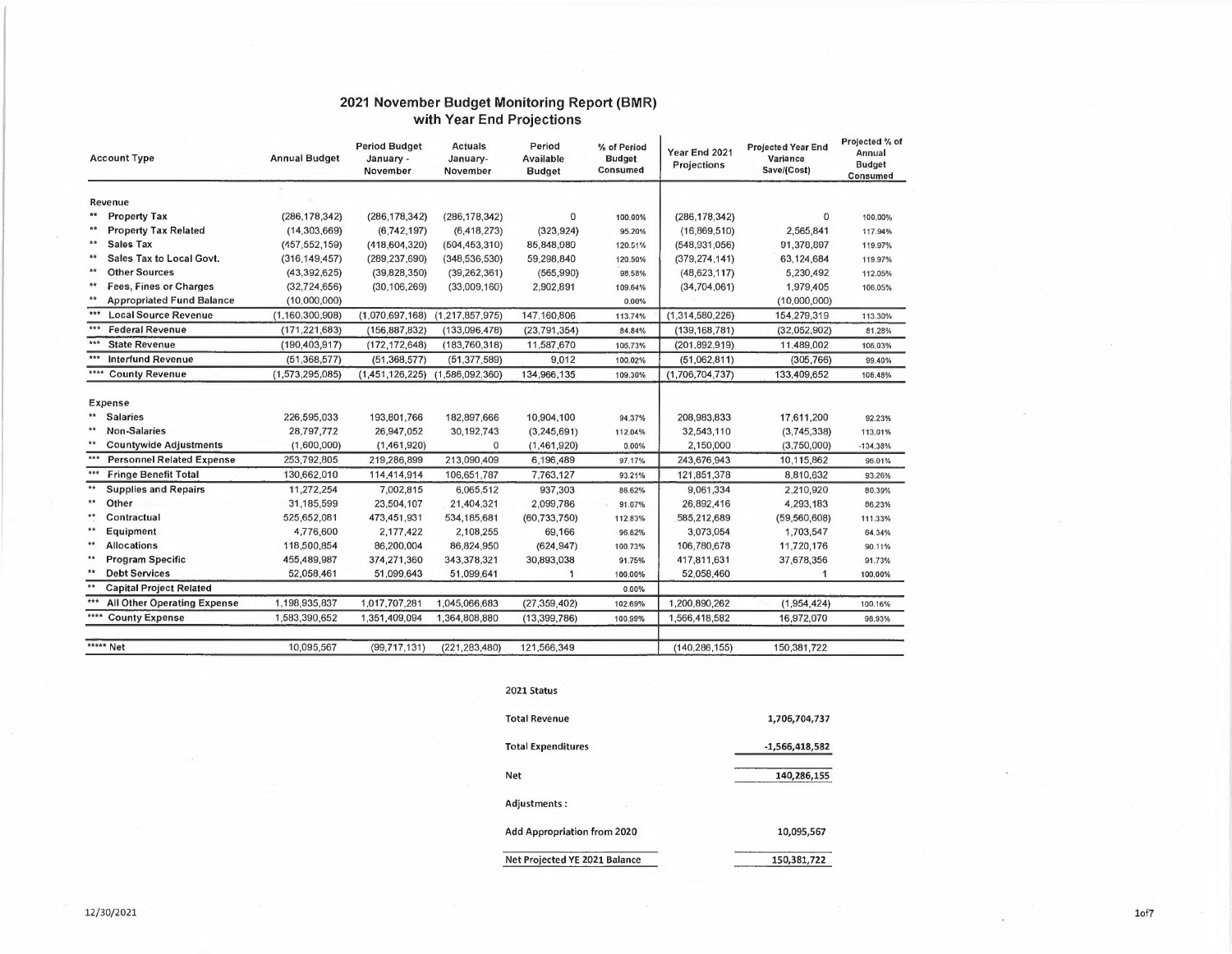|              | <b>Account Type</b>                | <b>Annual Budget</b> | <b>Period Budget</b><br>January -<br>November | <b>Actuals</b><br>January-<br>November | Period<br>Available<br><b>Budget</b> | % of Period<br><b>Budget</b><br>Consumed | Annual<br>Available<br><b>Budget</b> | % of Annual<br><b>Budget</b><br>Consumed |
|--------------|------------------------------------|----------------------|-----------------------------------------------|----------------------------------------|--------------------------------------|------------------------------------------|--------------------------------------|------------------------------------------|
|              | Revenue                            |                      |                                               |                                        |                                      |                                          |                                      |                                          |
| $**$         | <b>Property Tax</b>                | 286,178,342-         | 286,178,342-                                  | 286,178,342-                           | 0                                    | 100%                                     | $\Omega$                             | 100%                                     |
| $**$         | <b>Property Tax Related</b>        | 14,303,669-          | 6,742,197-                                    | 6,418,273-                             | 323,924-                             | 95%                                      | 7,885,396-                           | 45%                                      |
| $**$         | <b>Sales Tax</b>                   | 457,552,159-         | 418,604,320-                                  | 504,453,310-                           | 85,848,989                           | 121%                                     | 46,901,151                           | 110%                                     |
| **           | Sales Tax to Local Govt.           | 316,149,457-         | 289,237,690-                                  | 348,536,530-                           | 59,298,840                           | 121%                                     | 32,387,073                           | 110%                                     |
| **           | <b>Other Sources</b>               | 43,401,725-          | 39,828,350-                                   | 39,262,361-                            | 565,990-                             | 99%                                      | 4,139,364-                           | 90%                                      |
| **           | Fees, Fines or Charges             | 32,724,656-          | 30,106,269-                                   | 33,009,160-                            | 2,902,891                            | 110%                                     | 284,504                              | 101%                                     |
| **           | <b>Appropriated Fund Balance</b>   | 10,000,000-          |                                               |                                        |                                      | 0%                                       | 10,000,000                           | 0%                                       |
| $***$        | <b>Local Source Revenue</b>        | 1,160,310,008-       | 1,070,697,168-                                | 1,217,857,975                          | 147,160,806                          | 114%                                     | 57,547,967                           | 105%                                     |
| ***          | <b>Federal Revenue</b>             | 171,221,683          | 156,887,832                                   | 133,096,478-                           | 23,791,354-                          | 85%                                      | 38,125,205                           | 78%                                      |
| ***          | <b>State Revenue</b>               | 190,403,917-         | 172, 172, 648-                                | 183,760,318-                           | 11,587,670                           | 107%                                     | 6,643,599-                           | 97%                                      |
| $***$        | <b>Interfund Revenue</b>           | 51,368,577           | 51,368,577                                    | 51,377,589-                            | 9,012                                | 100%                                     | 9,012                                | 100%                                     |
| $*****$      | <b>County Revenue</b>              | 1,573,304,185        | 1,451,126,225                                 | 1,586,092,360-                         | 134,966,135                          | 109%                                     | 12,788,175                           | 101%                                     |
|              |                                    |                      |                                               |                                        |                                      |                                          |                                      |                                          |
|              | Expense                            |                      |                                               |                                        |                                      |                                          |                                      |                                          |
| $\star\star$ | <b>Salaries</b>                    | 226,595,033          | 193,801,766                                   | 182,897,666                            | 10,904,100                           | 94%                                      | 43,697,367                           | 81%                                      |
| $**$         | <b>Non-Salaries</b>                | 28,797,772           | 26,947,052                                    | 30,192,743                             | 3,245,691-                           | 112%                                     | 1,394,971-                           | 105%                                     |
| $**$         | <b>Countywide Adjustments</b>      | 1,600,000-           | 1,461,920-                                    |                                        | 1,461,920-                           | 0%                                       | 1,600,000-                           | 0%                                       |
| ***          | <b>Personnel Related Expense</b>   | 253,792,805          | 219,286,899                                   | 213,090,409                            | 6,196,489                            | 97%                                      | 40,702,396                           | 84%                                      |
| $***$        | <b>Fringe Benefit Total</b>        | 130,662,010          | 114,414,914                                   | 106,651,787                            | 7,763,127                            | 93%                                      | 24,010,223                           | 82%                                      |
| **           | <b>Supplies and Repairs</b>        | 11,272,254           | 7,002,815                                     | 6,065,512                              | 937,303                              | 87%                                      | 5,206,742                            | 54%                                      |
| $**$         | Other                              | 31,185,599           | 23,504,107                                    | 21,404,321                             | 2,099,786                            | 91%                                      | 9,781,278                            | 69%                                      |
| $**$         | Contractual                        | 525,652,081          | 473,451,931                                   | 534,185,681                            | 60,733,750-                          | 113%                                     | 8,533,600-                           | 102%                                     |
| $\star\star$ | Equipment                          | 4,776,600            | 2,177,422                                     | 2,108,255                              | 69,166                               | 97%                                      | 2,668,345                            | 44%                                      |
| $\star\star$ | <b>Allocations</b>                 | 118,500,854          | 86,200,004                                    | 86,824,950                             | 624,947-                             | 101%                                     | 31,675,904                           | 73%                                      |
| $\star\star$ | <b>Program Specific</b>            | 455,489,987          | 374,271,360                                   | 343,378,321                            | 30,893,038                           | 92%                                      | 112,111,666                          | 75%                                      |
| $**$         | <b>Debt Services</b>               | 52,058,461           | 51,099,643                                    | 51,099,641                             | 1                                    | 100%                                     | 958,820                              | 98%                                      |
| $*$          | <b>Capital Project Related</b>     |                      |                                               |                                        |                                      | 0%                                       |                                      | 0%                                       |
| $***$        | <b>All Other Operating Expense</b> | 1,198,935,837        | 1,017,707,281                                 | 1,045,066,683                          | 27,359,402                           | 103%                                     | 153,869,154                          | 87%                                      |
| $***$        | <b>County Expense</b>              | 1,583,390,652        | 1,351,409,094                                 | 1,364,808,880                          | 13,399,786-                          | 101%                                     | 218,581,772                          | 86%                                      |
|              | <b>***** Net</b>                   | 10,086,467           | 99,717,131-                                   | 221,283,480-                           | 121,566,349                          |                                          | 231,369,947                          |                                          |

# **January-November 2021 Budget Monitoring Report (BMR)**

### **Note on the BMR:**

The BMR helps the Budget Office identify, understand and resolve financial issues that may emerge during the year. The positive period variance indicated should not be interpreted as a<br>projection of a year-end positive bal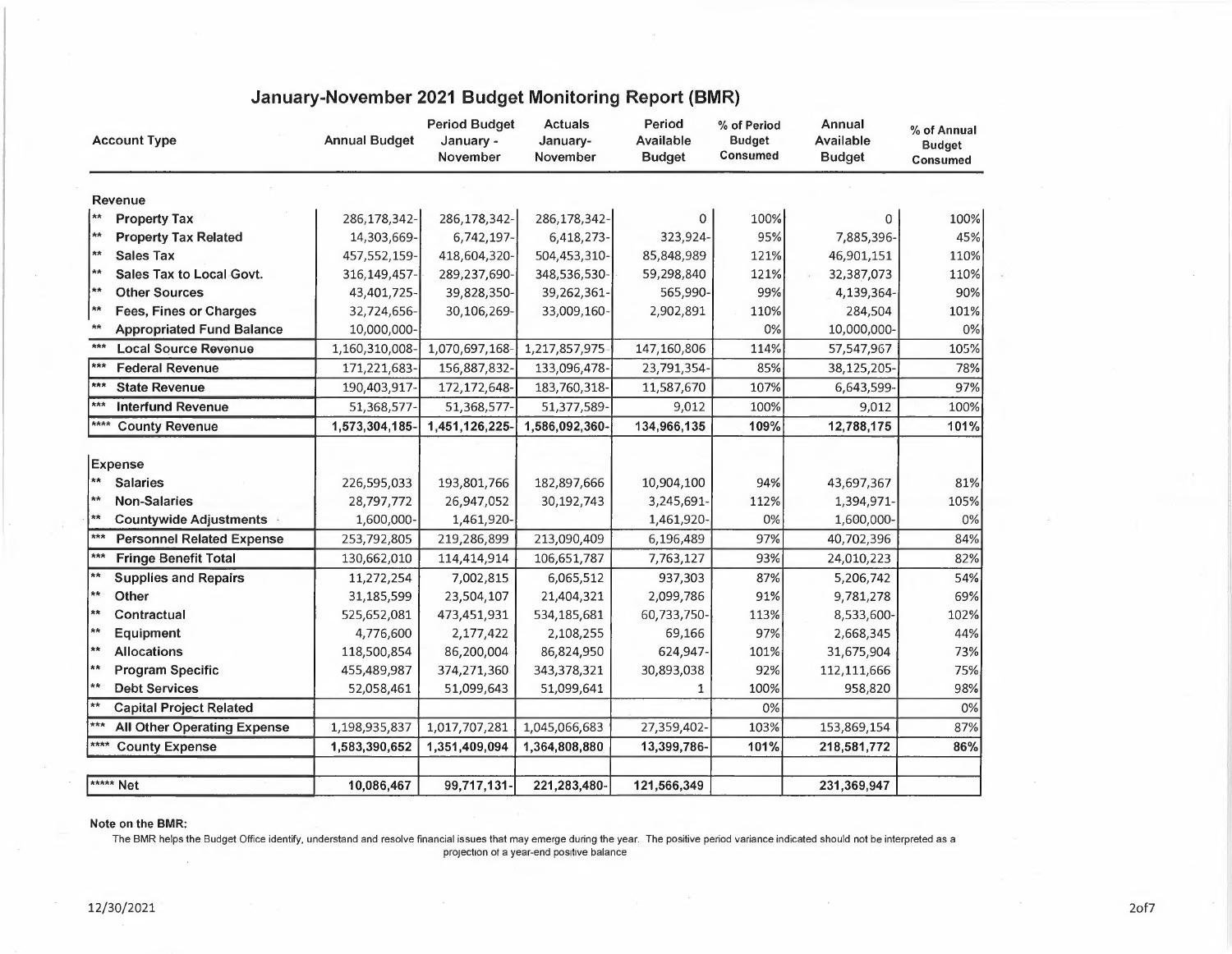|                                                            |                         |                                   | January-November 2021 Budget Monitoring Report |                          |                              |                      |                              |                                                                                                                                                                                                                |
|------------------------------------------------------------|-------------------------|-----------------------------------|------------------------------------------------|--------------------------|------------------------------|----------------------|------------------------------|----------------------------------------------------------------------------------------------------------------------------------------------------------------------------------------------------------------|
| <b>Account Type</b>                                        | <b>Annual Budget</b>    | <b>Pericd Budget</b><br>January - | Actuals<br>January-                            | Period<br>Available      | % of Period<br><b>Budget</b> | Annual<br>Available  | % of Annual<br><b>Budget</b> | <b>Comments/Key Items</b>                                                                                                                                                                                      |
|                                                            |                         | November                          | November                                       | <b>Budget</b>            | Consumed                     | <b>Budget</b>        | Consumed                     |                                                                                                                                                                                                                |
|                                                            |                         |                                   |                                                |                          |                              |                      |                              |                                                                                                                                                                                                                |
| Revenue<br>400000 Real Property Taxes                      | (286, 178, 342)         | (286, 178, 342)                   | (286, 178, 342)                                | O                        | 100.00%                      | $\circ$              | 100.00%                      |                                                                                                                                                                                                                |
| Property Tax                                               | (286, 178, 342)         | (286, 178, 342)                   | (286,178,342)                                  | 0                        | 100.00%                      | $\circ$              | 100.00%                      |                                                                                                                                                                                                                |
| 400010 Exemption Removal                                   | (876, 148)              | (876, 148)                        | (1,077,342)                                    | 201,194                  | 122.96%                      | 201,194              | 122.96%                      |                                                                                                                                                                                                                |
| 400030 Gn/Sale-Tax Acq Prop                                | (7,000)                 | (4,667)                           | $\circ$                                        | (4,667)                  | 0.00%                        | (7,000)              | 0.00%                        |                                                                                                                                                                                                                |
| 400040 Other Pay/Lieu-Tax                                  | (5, 140, 000)           | (5,081,667)                       | (4,546,601)                                    | (535,066)                | 89.47%                       | (593,399)            | 88.46%                       |                                                                                                                                                                                                                |
| 400050 Int&Pen on R P Taxes                                | (12, 733, 993)          | (1,561,084)                       | (1, 561, 084)                                  | 0                        | 100.00%                      | (11, 172, 909)       | 12.26%                       |                                                                                                                                                                                                                |
| 400060 Omitted Taxes<br>466060 Prop Tax Rev Adjust         | (1,780)<br>4,455,252    | (1,780)<br>783,149                | (16, 394)<br>783,149                           | 14,614<br>0              | 920.99%<br>100.00%           | 14,614<br>3,672,103  | 920.99%<br>17.58%            |                                                                                                                                                                                                                |
| Property Tax Related                                       | (14, 303, 669)          | (6,742,197)                       | (6, 418, 273)                                  | (323, 924)               | 95.20%                       | (7,885,396)          | 44.87%                       |                                                                                                                                                                                                                |
|                                                            |                         |                                   |                                                |                          |                              |                      |                              |                                                                                                                                                                                                                |
| 402000 Sales Tax EC Purp                                   | (172, 531, 111)         | (157, 844, 678)                   | (190, 205, 826)                                | 32,361,148               | 120.50%                      | 17,674,715           | 110.24%                      | Sales Tax<br>County Share of Sales Tax is showing a positive                                                                                                                                                   |
| 402100 1% Sales Tax-EC Purp                                | (162, 893, 514)         | (149, 027, 355)                   | (179, 580, 785)                                | 30,553,431               | 120.50%                      | 16,687,271           | 110.24%                      | variance of \$86.0 million at the end of November.<br>When netting out the increased cost from sales tax-<br>related payments to the NFTA the County benefit is                                                |
| 402120 .25% Sales Tax                                      | (40, 709, 178)          | (37, 244, 095)                    | (44, 888, 899)                                 | 7,644,804                | 120.53%                      | 4,179,721            | 110.27%                      | reduced to \$ 82.0 million. 2021 YTD sales tax growth<br>is 17.9 % over 2020. The Div. of Budget will continue<br>to closely monitor sales tax in order to ascertain the<br>overall impact on the 2021 budget. |
| 402130 .5% Sales Tax                                       | (81, 418, 356)          | (74, 488, 192)                    | (89, 777, 799)                                 | 15,289,607               | 120.53%                      | 8,359,443            | 110.27%                      |                                                                                                                                                                                                                |
| Sales Tax                                                  | (457,552,159)           | (418, 604, 320)                   | (504, 453, 310)                                | 85,848,989               | 120.51%                      | 46,901,151           | 110.25%                      |                                                                                                                                                                                                                |
| 402140 Sales Tax to Loc Gov                                | (316,149,457)           | (289,237,690)                     | (348,536,530)                                  | 59,298,840               | 120.50%                      | 32,387,073           | 110.24%                      |                                                                                                                                                                                                                |
| Sales Tax to Local Govt.                                   | (316, 149, 457)         | (289, 237, 690)                   | (348, 536, 530)                                | 59,298,840               | 120.50%                      | 32,387,073           | 110.24%                      |                                                                                                                                                                                                                |
| 402300 Hotel Occupancy Tax                                 | (9,562,689)             | (8, 515, 798)                     | (7,855,018)                                    | (660, 780)               | 92.24%                       | (1,707,671)          | 82.14%                       |                                                                                                                                                                                                                |
| 402500 Off Track Par-Mu Tax                                | (396, 286)              | (383, 262)                        | (1,090,616)                                    | 707,354                  | 284.56%                      | 694,330              | 275.21%                      |                                                                                                                                                                                                                |
| 402510 Video Lottery Aid                                   | (288, 560)              | (288, 560)                        | (288, 560)                                     | $\circ$<br>$\mathcal{L}$ | 100.00%                      | 0                    | 100.00%                      |                                                                                                                                                                                                                |
| 402610 Medical Marj Exc Tax<br>415010 Post Mortem Toxicol  | (183, 888)              | (168, 564)                        | (350, 610)                                     | 182,046                  | 208.00%                      | 166,722              | 190.67%                      |                                                                                                                                                                                                                |
| 415100 Real Property Trans                                 | (14, 450)<br>(201, 200) | (13, 246)<br>(184, 433)           | (39, 238)<br>(210, 474)                        | 25,992<br>26,041         | 296.23%<br>114.12%           | 24,788<br>9,274      | 271.54%<br>104.61%           |                                                                                                                                                                                                                |
| 415160 Mortgage Tax                                        | (557, 451)              | (510, 997)                        | (510, 997)                                     | o                        | 100.00%                      | (46, 454)            | 91.67%                       |                                                                                                                                                                                                                |
| 415360 Legal Settlements                                   | (1,500,000)             | (1,500,000)                       | (1,500,026)                                    | 26                       | 100.00%                      | 26                   | 100.00%                      |                                                                                                                                                                                                                |
| 415500 Prisoner Transport                                  | (17,000)                | (15, 583)                         | (37, 957)                                      | 22,374                   | 243.57%                      | 20,957               | 223.28%                      |                                                                                                                                                                                                                |
| 415620 Commissary Reimb                                    | (115, 763)              | (106, 116)                        | (106, 116)                                     | 0                        | 100.00%                      | (9,647)              | 91.67%                       |                                                                                                                                                                                                                |
| 415622 Jail Phone Revenue                                  | (735, 623)              | (735, 623)                        | (735,623)                                      | 0                        | 100.00%                      | 0                    | 100.00%                      |                                                                                                                                                                                                                |
| 416540 Insurance                                           | $\Omega$                | $\Omega$                          | 0                                              | 0                        | 0.00%                        | 0                    | 0.00%                        |                                                                                                                                                                                                                |
| 416570 Post Exposure Rabies                                | (133,048)               | (121, 961)                        | (117,960)                                      | (4,000)                  | 96.72%                       | (15,088)             | 88.66%                       |                                                                                                                                                                                                                |
| 416920 Medicd-Early Interve                                | (143, 640)              | (131, 670)                        | (148, 789)                                     | 17,119                   | 113.00%                      | 5,149                | 103.58%                      |                                                                                                                                                                                                                |
| 417200 Day Care Repay Recov                                | (68, 550)               | (62, 838)                         | (68, 813)                                      | 5,975                    | 109.51%                      | 263                  | 100.38%                      |                                                                                                                                                                                                                |
| 417500 Repay Em Ast/Adults                                 | (226, 500)              | (207, 625)                        | (141, 500)                                     | (66, 125)                | 68.15%                       | (85,000)             | 62.47%                       |                                                                                                                                                                                                                |
| 417510 Repay Medical Asst                                  | (2, 296, 804)           | (2,105,404)                       | (2,707,315)                                    | 601,911                  | 128.59%                      | 410,511              | 117.87%                      |                                                                                                                                                                                                                |
| 417520 Repay-Family Assist                                 | (510, 847)              | (468, 276)                        | (332, 301)                                     | (135, 975)               | 70.96%                       | (178, 546)           | 65.05%                       |                                                                                                                                                                                                                |
| 417530 Repay-Foster Care/Ad                                | (1,975,380)             | (1,810,765)                       | (1, 815, 653)                                  | 4,888                    | 100.27%                      | (159, 727)           | 91.91%                       |                                                                                                                                                                                                                |
| 417550 Repay-5afetyNetAsst<br>417560 Repay-Serv For Recip  | (6,478,017)             | (4,938,182)                       | (3,692,676)                                    | (1, 245, 507)            | 74.78%                       | (2,785,341)          | 57.00%<br>43.44%             |                                                                                                                                                                                                                |
| 417570 SNAP Fraud Incentives                               | (7, 303)<br>(46, 283)   | (6,694)<br>(42, 426)              | (3, 173)<br>(40, 855)                          | (3,522)<br>(1, 571)      | 47.39%<br>96.30%             | (4, 130)<br>(5, 428) | 88.27%                       |                                                                                                                                                                                                                |
| 417580 Repaymts-Handi Child                                | 0                       | 0                                 | (129, 415)                                     | 129,415                  | 0.00%                        | 129,415              | 0.00%                        |                                                                                                                                                                                                                |
| 418025 Recov-SafetyNet Bur                                 | 0                       | 0                                 | (47, 286)                                      | 47,286                   | 0.00%                        | 47,286               | 0.00%                        |                                                                                                                                                                                                                |
| 418030 Repayments-IV D Adm                                 | (4, 423, 828)           | (4,855,176)                       | (5,500,407)                                    | 645,232                  | 113.29%                      | 1,076,579            | 124.34%                      |                                                                                                                                                                                                                |
| 418090 Recover-Cost Sharing                                | 0                       | 0                                 | (507)                                          | 507                      | 0.00%                        | 507                  | 0.00%                        |                                                                                                                                                                                                                |
| 418110 Comm Coll Respreads                                 | (7, 381, 088)           | (7, 381, 088)                     | (2,981,087)                                    | (4,400,001)              | 40.39%                       | (4,400,001)          | 40.39%                       |                                                                                                                                                                                                                |
| 418112 Comm Coll Resp. Adj.                                | 4,400,000               | 4,400,000                         |                                                | 4,400,000                | 0.00%                        | 4,400,000            | 0.00%                        |                                                                                                                                                                                                                |
| 418130 Comm Coll Reimb                                     | (61, 401)               | (56, 284)                         | (40, 785)                                      | (15, 499)                | 72.46%                       | (20, 616)            | 66.42%                       |                                                                                                                                                                                                                |
| 418410 OCSE Medical Payments                               | (1,987,333)             | (1,821,722)                       | (1,528,759)                                    | (292, 963)               | 83.92%                       | (458,574)            | 76.93%                       |                                                                                                                                                                                                                |
| 418430 Donated Funds                                       | (939,000)               | (859, 917)                        | (190, 856)                                     | (669,061)                | 22.19%                       | (748,144)            | 20.33%                       |                                                                                                                                                                                                                |
| 420020 ECC Cap Cons-Otr Gvt                                | (95,000)                | (95,000)                          | (95,000)                                       | 0                        | 100.00%                      | $\circ$              | 100.00%                      |                                                                                                                                                                                                                |
| 420499 OthLocal Source Rev                                 | (94, 494)               | (86, 620)                         | 0                                              | (86, 620)                | 0.00%                        | (94, 494)            | 0.00%                        |                                                                                                                                                                                                                |
| 420500 Rent-RI Prop-Concess<br>420520 Rent-RI Prop-Rtw-Eas | (35, 485)               | (32, 528)                         | (45, 963)                                      | 13,435<br>(1, 184)       | 141.30%<br>81.54%            | 10,478<br>(1,768)    | 129.53%<br>74,75%            |                                                                                                                                                                                                                |
| 420550 Rent-663 Kensington                                 | (7,000)<br>(12, 168)    | (6, 417)<br>(11, 154)             | (5, 232)<br>(11, 154)                          | 0                        | 100.00%                      | (1,014)              | 91.67%                       |                                                                                                                                                                                                                |
| 420560 Rent-1500 Broadway                                  | (257, 760)              | (236, 280)                        | (239, 132)                                     | 2,852                    | 101.21%                      | (18,628)             | 92.77%                       |                                                                                                                                                                                                                |
| 421550 Forft Crime Proceed                                 | (472,561)               | (470,894)                         | (513, 768)                                     | 42,874                   | 109.10%                      | 41,207               | 108.72%                      |                                                                                                                                                                                                                |
| 422000 Copies                                              | (8,500)                 | (7, 792)                          | (9,687)                                        | 1,896                    | 124.33%                      | 1,187                | 113.97%                      |                                                                                                                                                                                                                |
| 422040 Gas Well Drill Rents                                | (5,500)                 | (5,042)                           | (500)                                          | (4, 542)                 | 9.92%                        | (5,000)              | 9.09%                        |                                                                                                                                                                                                                |
| 422050 E-Payable Rebates                                   | (215,000)               | (197,083)                         | (246, 770)                                     | 49,687                   | 125.21%                      | 31,770               | 114.78%                      |                                                                                                                                                                                                                |
| 423000 Refunds P/Y Expenses                                | (1,000)                 | (917)                             | 231,424                                        | (232, 341)               | -25246.16%                   | (232, 424)           | -23142.40%                   |                                                                                                                                                                                                                |
| 445000 Recovery Int - SID                                  | (336, 357)              | (308, 327)                        | (148, 264)                                     | (160, 063)               | 48,09%                       | (188,093)            | 44.08%                       |                                                                                                                                                                                                                |
| 445030 Int & Earn - Gen Inv                                | (200, 100)              | (183, 425)                        | (122, 535)                                     | (60, 890)                | 66.80%                       | (77, 565)            | 61.24%                       |                                                                                                                                                                                                                |
| 445031 Int & Earn - Cap Inv                                | 0                       | 0                                 | 0                                              | 0                        | 0.00%                        | 0                    | 0.00%                        |                                                                                                                                                                                                                |
| 445040 Int & Earn-3rd Party                                | (400,000)               | (366, 667)                        | (36, 464)                                      | (330, 203)               | 9.94%                        | (363, 536)           | 9.12%                        |                                                                                                                                                                                                                |
| 466000 Misc Receipts<br>466020 Minor Sale - Other          | (357, 486)<br>(35,500)  | (321, 029)<br>(32, 542)           | (382, 149)                                     | 61,120<br>1,415          | 119.04%<br>104.35%           | 24,663<br>(1, 544)   | 106.90%<br>95.65%            |                                                                                                                                                                                                                |
| 466070 Refunds P/Y Expenses                                | (980,000)               | (980,000)                         | (33,956)<br>(3, 241, 821)                      | 2,261,821                | 330.80%                      | 2,261,821            | 330.80%                      |                                                                                                                                                                                                                |
| 466090 Misc Trust Fd Rev                                   | 0                       | o                                 | 0                                              | 0                        | 0.00%                        | O                    | 0.00%                        |                                                                                                                                                                                                                |
| 466120 Other Misc DI55 Rev                                 | (3, 240)                | (2,970)                           | (3, 298)                                       | 328                      | 111.03%                      | 58                   | 101.78%                      |                                                                                                                                                                                                                |
| 466130 Oth Unclass Rev                                     | (10,000)                | (5,833)                           | (42, 130)                                      | 36,297                   | 722.23%                      | 32,130               | 421.30%                      |                                                                                                                                                                                                                |
| 466150 Chlamydia Study Forms                               | (8,000)                 | (7, 333)                          | (1,998)                                        | (5, 335)                 | 27.25%                       | (6,002)              | 24.98%                       |                                                                                                                                                                                                                |
| 466180 Unanticip P/Y Rev                                   | 0                       | 0                                 | (1,228,978)                                    | 1,228,978                | 0.00%                        | 1,228,978            | 0.00%                        |                                                                                                                                                                                                                |
| 466260 Intercept-Local5hare                                | (83, 239)               | (76, 302)                         | (121, 190)                                     | 44,888                   | 158.83%                      | 37,951               | 145.59%                      |                                                                                                                                                                                                                |
| 466280 Local Srce - ECMCC                                  | (22,000)                | (20, 167)                         | (18, 484)                                      | (1,683)                  | 91.66%                       | (3,516)              | 84.02%                       |                                                                                                                                                                                                                |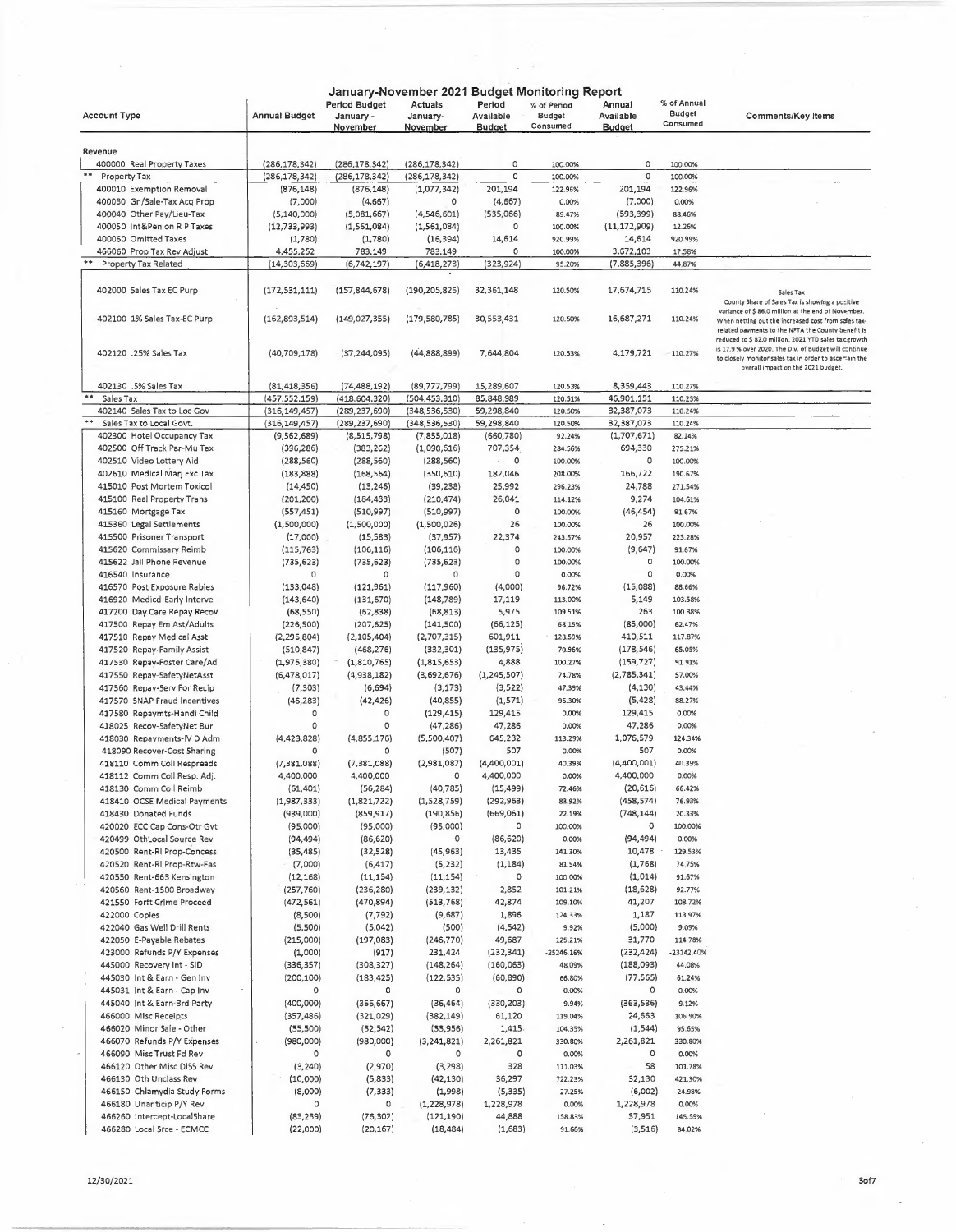| 466310 Prem On Oblig - RAN                                 | (3,000,000)                    | (3,000,000)                    | 0                                   | (3,000,000)                 | 0.00%              | (3,000,000)                 | 0.00%              |                                                                                            |
|------------------------------------------------------------|--------------------------------|--------------------------------|-------------------------------------|-----------------------------|--------------------|-----------------------------|--------------------|--------------------------------------------------------------------------------------------|
| 466350 Prin-Long Te                                        | 0                              | $\Omega$                       | $\circ$                             | о                           | 0.00%              | 0                           | 0.00%              | At the end of the period, or 91% of the year,<br>the County has achieved 90% of the annual |
| 466360 Stadium Reimbursement                               | (720,000)                      | (324, 200)                     | (264, 186)                          | (60, 014)                   | 81.49%             | (455, 814)                  | 36.69%             | Other Sources revenue budget                                                               |
| 467000 Misc Depart Income<br>480020 Sale-Excess Material   | (9,403)<br>(135,000)           | (8,619)<br>(107, 750)          | (16, 310)<br>(396, 332)             | 7,691<br>288,582            | 189.23%<br>367.83% | 6,907<br>261,332            | 173.46%<br>293.58% |                                                                                            |
| 480030 Recycling Revenue                                   | (45,000)                       | (41, 250)                      | (55, 113)                           | 13,863                      | 133.61%            | 10,113                      | 122.47%            |                                                                                            |
| Other Sources                                              | (43, 401, 725)                 | (39, 828, 350)                 | (39, 262, 361)                      | (565, 990)                  | 98.58%             | (4, 139, 364)               | 90.46%             |                                                                                            |
| 406610 STD Clinic Fees                                     | (193, 790)                     | (177, 641)                     | (102, 886)                          | (74, 755)                   | 57.92%             | (90, 904)                   | 53.09%             |                                                                                            |
| 415000 Medical Exam Fees                                   | (484, 750)                     | (464, 354)                     | (723, 844)                          | 259,490                     | 155.88%            | 239,094                     | 149.32%            |                                                                                            |
| 415050 Treasurer Fees                                      | (55,000)                       | (55,000)                       | (149, 514)                          | 94,514                      | 271.84%            | 94,514                      | 271.84%            |                                                                                            |
| 415105 Passport Fees                                       | (28,000)                       | (25, 667)                      | (21, 805)                           | (3,862)                     | 84.95%             | (6, 195)                    | 77.88%             |                                                                                            |
| 415110 Court Fees                                          | (391, 600)                     | (358, 967)                     | (320, 425)                          | (38, 542)                   | 89.26%             | (71,175)                    | 81.82%             |                                                                                            |
| 415120 Small Claims AR Fees                                | (200)                          | (183)                          | (575)                               | 392                         | 313.64%            | 375                         | 287.50%            |                                                                                            |
| 415130 Auto Fees<br>415140 Comm of Educ Fees               | (5,451,000)<br>(116,800)       | (4,996,750)<br>(107, 067)      | (3,673,133)<br>(126, 711)           | (1,323,617)<br>19,644       | 73.51%<br>118.35%  | (1, 777, 867)<br>9,911      | 67.38%<br>108.49%  |                                                                                            |
| 415150 Recording Fees                                      | (6, 200, 765)                  | (5,759,035)                    | (7, 202, 719)                       | 1,443,684                   | 125.07%            | 1,001,954                   | 116.16%            |                                                                                            |
| 415180 Vehicle Use Tax                                     | (5,300,000)                    | (4,858,333)                    | (5,359,236)                         | 500,903                     | 110.31%            | \$9,236                     | 101.12%            |                                                                                            |
| 415185 E-Z Pass Tag Sales                                  | (17,500)                       | (16,042)                       | (7,050)                             | (8,992)                     | 43.95%             | (10, 450)                   | 40.29%             |                                                                                            |
| 415200 Civil Serv Exam Fees                                | (45,000)                       | 0                              | 0                                   | 0                           | 0.00%              | (45,000)                    | 0.00%              |                                                                                            |
| 415210 3rd Party Deduct Fee                                | (17,000)                       | (15, 583)                      | 11,250                              | (26, 833)                   | $-72.19%$          | (28, 250)                   | $-66.18%$          |                                                                                            |
| 415510 Civil Proc Fees-Sher                                | (1, 271, 690)                  | (915, 716)                     | (734, 511)                          | (181, 205)                  | 80.21%             | (537, 179)                  | 57.76%             |                                                                                            |
| 415520 Sheriff Fees                                        | (32, 500)                      | (29, 792)                      | (42,052)                            | 12,260                      | 141.15%            | 9,552                       | 129.39%            |                                                                                            |
| 415600 Inmate Discip Surch                                 | (12, 500)                      | (11, 458)                      | (10, 574)                           | (885)                       | 92.28%             | (1,926)                     | 84.59%             |                                                                                            |
| 415605 Drug Testing Charge                                 | (25,000)                       | (22, 917)                      | (30, 361)                           | 7,444                       | 132.48%            | 5,361                       | 121.44%            |                                                                                            |
| 415610 Restitution Surcharge                               | (17,000)                       | (15, 583)                      | (16, 494)                           | 911                         | 105.84%            | (506)                       | 97.02%             |                                                                                            |
| 415630 Bail Fee-Alt / Incar                                | (5,000)                        | (4,583)                        | (3,558)                             | (1,025)                     | 77.64%             | (1,442)                     | 71.17%             |                                                                                            |
| 415640 Probation Fees                                      | (475,000)                      | (435, 417)                     | (468, 512)                          | 33,096                      | 107.60%            | (6, 488)                    | 98.63%             |                                                                                            |
| 415650 DWI Program                                         | (629, 950)                     | (237, 471)                     | (200,000)                           | (37, 471)                   | 84.22%             | (429, 950)                  | 31.75%             |                                                                                            |
| 415670 Elec Monitoring Ch<br>415680 Pmt-Home Care Review   | (3,600)                        | (3,300)                        | (6, 250)                            | 2,950                       | 189.40%            | 2,650                       | 173.62%<br>25.34%  |                                                                                            |
| 416020 Comm Sanitat & Food                                 | (10,000)<br>(1, 175, 000)      | (9, 167)<br>(1,077,083)        | (2,534)<br>(1,076,077)              | (6, 633)<br>(1,006)         | 27.64%<br>99.91%   | (7, 466)<br>(98, 923)       | 91.58%             |                                                                                            |
| 416030 Realty Subdivisions                                 | (12,000)                       | (11,000)                       | (4,650)                             | (6, 350)                    | 42.27%             | (7, 350)                    | 38.75%             |                                                                                            |
| 416040 Individ Sewr Sys Opt                                | (425,000)                      | (389, 583)                     | (525, 299)                          | 135,716                     | 134.84%            | 100,299                     | 123.60%            |                                                                                            |
| 416090 Pen & Fines-Health                                  | (20,000)                       | (18, 333)                      | (10, 153)                           | (8, 180)                    | 55.38%             | (9, 847)                    | 50.77%             |                                                                                            |
| 416150 PPD Tests                                           | (8,580)                        | (7, 865)                       | (1,750)                             | (6, 115)                    | 22.25%             | (6, 830)                    | 20.40%             |                                                                                            |
| 416160 TB Outreach                                         | (47, 380)                      | (43, 432)                      | (39,049)                            | (4, 382)                    | 89.91%             | (8, 331)                    | 82.42%             |                                                                                            |
| 416190 ImmunizationsService                                | (8, 283)                       | (7,593)                        | (4, 417)                            | (3, 176)                    | 58.17%             | (3,866)                     | 53.33%             |                                                                                            |
| 416580 Training Course Fees                                | (56, 235)                      | (51, 549)                      | (47, 360)                           | (4, 189)                    | 91.87%             | (8, 875)                    | 84.22%             |                                                                                            |
| 416590 Tobacco Enforc Fines                                | 0                              | o                              | 0                                   | 0                           | 0.00%              | о                           | 0.00%              |                                                                                            |
| 416610 Pub Health Lab Fees                                 | (185,000)                      | (169, 583)                     | (180, 054)                          | 10,471                      | 106.17%            | (4,946)                     | 97.33%             |                                                                                            |
| 418040 Inspec Fee Wght/Meas                                | (175,000)                      | (160, 417)                     | (198, 576)                          | 38,159                      | 123.79%            | 23,576                      | 113.47%            |                                                                                            |
| 418050 Item Price Waivr Fee                                | (275,000)                      | (252,083)                      | (244, 558)                          | (7, 526)                    | 97.01%             | (30, 442)                   | 88.93%             |                                                                                            |
| 418400 Subpoena Fees                                       | (13, 546)                      | (12, 417)                      | (11, 232)                           | (1, 185)                    | 90.46%             | (2,314)                     | 82.92%             |                                                                                            |
| 418500 Park & Rec Chgs-Camp                                | (170, 250)                     | (156,063)                      | (248, 077)                          | 92,014                      | 158.96%            | 77,827                      | 145.71%            |                                                                                            |
| 418510 Park & Rec Chgs-Shel                                | (299, 620)                     | (276, 652)                     | (401, 074)                          | 124,422                     | 144.97%            | 101,454                     | 133.86%            |                                                                                            |
|                                                            |                                |                                |                                     |                             |                    |                             |                    |                                                                                            |
| 418520 Chgs-Park Emp Subsis                                | (16, 200)                      | (14, 850)                      | (17, 250)                           | 2,400                       | 116.16%            | 1,050                       | 106.48%            |                                                                                            |
| 418530 Golf Chg-Other Fees                                 | (170, 703)                     | (156, 478)                     | (312, 379)                          | 155,901                     | 199.63%            | 141,676                     | 183.00%            |                                                                                            |
| 418540 Golf Chg-Greens Fees                                | (393, 572)                     | (360, 774)                     | (725, 949)                          | 365,175                     | 201.22%            | 332,377                     | 184.45%            |                                                                                            |
| 418550 Sale of Forest Prod                                 | (8,000)                        | (7, 333)                       | (5, 457)                            | (1, 877)                    | 74.41%             | (2,544)                     | 68.21%             |                                                                                            |
| 418590 Spec Events Receipts                                | (8,100)                        | (7, 425)                       | (5,038)                             | (2, 388)                    | 67.85%             | (3,063)                     | 62.19%             |                                                                                            |
| 420000 Tx&Assm Svs-Oth Govt                                | (168,000)                      | (168,000)                      | (158, 357)                          | (9,643)<br>0                | 94.26%<br>100.00%  | (9,643)<br>0                | 94.26%<br>100.00%  |                                                                                            |
| 420010 Elec Exp Other Govt<br>420030 Police Svcs-Oth Gvt   | (7,581,812)                    | (7, 581, 812)                  | (7,581,812)                         | 990                         | 100.35%            | (24,639)                    | 91.99%             |                                                                                            |
| 420040 Jail Facil - Oth Gov                                | (307, 550)<br>0                | (281, 921)<br>$\mathsf{o}$     | (282,911)<br>(1,027,700)            | 1,027,700                   | 0.00%              | 1,027,700                   | 0.00%              |                                                                                            |
| 420190 Gen Svc-Oth Gov                                     | (960)                          | (880)                          | (880)                               | $\circ$                     | 100.00%            | (80)                        | 91.67%             |                                                                                            |
| 420271 CESQG Charges                                       | (30,000)                       | (15,000)                       | (17, 175)                           | 2,175                       | 114.50%            | (12, 825)                   | 57.25%             |                                                                                            |
| 421000 Pistol Permits                                      | (160,000)                      | (146, 667)                     | (219, 299)                          | 72,632                      | 149.52%            | 59,299                      | 137.06%            |                                                                                            |
| 421010 Hhwy Work Permit Fee                                | 0                              | 0                              | 0                                   | 0                           | 0.00%              | $\circ$                     | 0.00%              |                                                                                            |
| 421500 Fines&Forfeited Bail                                | (17,000)                       | (15, 583)                      | (10, 845)                           | (4, 738)                    | 69.59%             | (6, 155)                    | 63.79%             |                                                                                            |
| 421510 Fines and Penalties                                 | (3,500)                        | (3, 208)                       | (4, 815)                            | 1,607                       | 150.08%            | 1,315                       | 137.57%            | After 91% of the year, the County has<br>achieved 101% of the annual Fees, Fines, or       |
| 466010 NSF Check Fees                                      | (1,720)                        | (1, 577)                       | (2, 302)                            | 725                         | 145.97%            | 582                         | 133.81%            | Charges revenue budget,                                                                    |
| 466190 Item Pricing Penalty                                | (188,000)                      | (177, 333)                     | (443, 370)                          | 266,037                     | 250.02%            | 255,370                     | 235.84%            |                                                                                            |
| 466340 STOPDWI VIP Prs Fees<br>**                          | (15,000)                       | (13, 750)                      | (9,800)                             | (3,950)                     | 71.27%             | (5, 200)                    | 65.33%             |                                                                                            |
| Fees, Fines or Charges                                     | (32, 724, 656)                 | (30, 106, 269)                 | (33,009,160)                        | 2,902,891                   | 109.64%            | 284,504                     | 100.87%            |                                                                                            |
| 402190 Approp Fund Balance                                 | (10,000,000)                   | 0                              | $\mathbf{o}$                        | 0                           | 0.00%              | (10,000,000)                | 0.00%              |                                                                                            |
| Appropriated Fund Balance<br>***                           | (10,000,000)                   | $\circ$                        | $\circ$                             | $\circ$                     | 0.00%<br>113.74%   | (10,000,000)                | 0.00%<br>104.96%   |                                                                                            |
| Local Source Revenue                                       | (1, 160, 310, 008)             | (1,070,697,168)                | (1, 217, 857, 975)<br>(2, 108, 333) | 147,160,806                 |                    | 57,547,967                  | 57.47%             |                                                                                            |
| 405570 ME 50% Fed Presch<br>410070 FA-IV-B Preventive      | (3,668,358)<br>(905, 239)      | (3, 362, 662)<br>(829, 802)    | (1,043,375)                         | (1, 254, 328)<br>213,573    | 62.70%<br>125.74%  | (1,560,025)<br>138,136      | 115.26%            |                                                                                            |
| 410080 FA-Admin Chargeback                                 | 1,835,629                      | 1,682,660                      | 1,682,660                           | (0)                         | 100.00%            | 152,969                     | 91.67%             |                                                                                            |
| 410120 FA-SNAP ET 100%                                     | (391, 867)                     | (359, 211)                     | (404,006)                           | 44,795                      | 112.47%            | 12,139                      | 103.10%            |                                                                                            |
| 410150 SSA-SSI Pri Inc Prg                                 | (35,000)                       | (32,083)                       | (12, 200)                           | (19, 883)                   | 38.03%             | (22, 800)                   | 34.86%             |                                                                                            |
| 410180 Fed Aid School Brk                                  | (18, 286)                      | (16, 762)                      | (23, 321)                           | 6,559                       | 139.13%            | 5,035                       | 127,53%            |                                                                                            |
| 410240 HUD Rev D14.267 CoC                                 | (5,975,723)                    | (5,464,911)                    | (5, 562, 321)                       | 97,410                      | 101.78%            | (413, 402)                  | 93.08%             |                                                                                            |
| 410500 FA-Civil Defense                                    | (340, 602)                     | (312, 219)                     | (309, 072)                          | (3, 147)                    | 98.99%             | (31, 530)                   | 90.74%             | Federal Aid                                                                                |
| 410510 Fed Drug Enforcement                                | (36, 686)                      | (33, 629)                      | (19,789)                            | (13, 840)                   | 58.84%             | (16, 897)                   | 53.94%             | Formula driven Federal Aid which                                                           |
| 410520 Fr Ci Bflo Pol Dept                                 | (28, 375)                      | (26, 010)                      | (22, 372)                           | (3,639)                     | 86.01%             | (6,003)                     | 78.84%             | appears under budget, mainly in                                                            |
| 411000 MH Fed Medi Sal Sh                                  | (743, 381)                     | (660, 321)                     | (799, 174)                          | 138,853                     | 121.03%            | 55,793                      | 107.51%            | Health and Human Service Departments, is                                                   |
| 411490 Fed Aid - TANF FFFS                                 | (39, 623, 632)                 | (36, 321, 663)                 | (30, 793, 344)                      | (5,528,318)                 | 84.78%             | (8,830,288)                 | 77.71%             | offset by savings in associated expend tures.                                              |
| 411495 FA - SYEP                                           | (2, 203, 773)                  | (1,958,207)                    | (1,940,877)                         | (17, 330)                   | 99.12%             | (262, 896)                  | 88.07%             |                                                                                            |
| 411500 Fed Aid - MA In House                               | 2,122,109                      | 1,945,267                      | 1,899,655                           | 45,612                      | 97.66%             | 222,454                     | 89.52%             |                                                                                            |
| 411520 FA-Family Assistance<br>411540 FA-Social Serv Admin | (34,727,326)<br>(20, 011, 307) | (31,833,382)<br>(18, 412, 766) | (20, 843, 317)<br>(15, 953, 322)    | (10,990,065)<br>(2,459,443) | 65.48%<br>86.64%   | (13,884,009)<br>(4,057,985) | 60.02%<br>79.72%   |                                                                                            |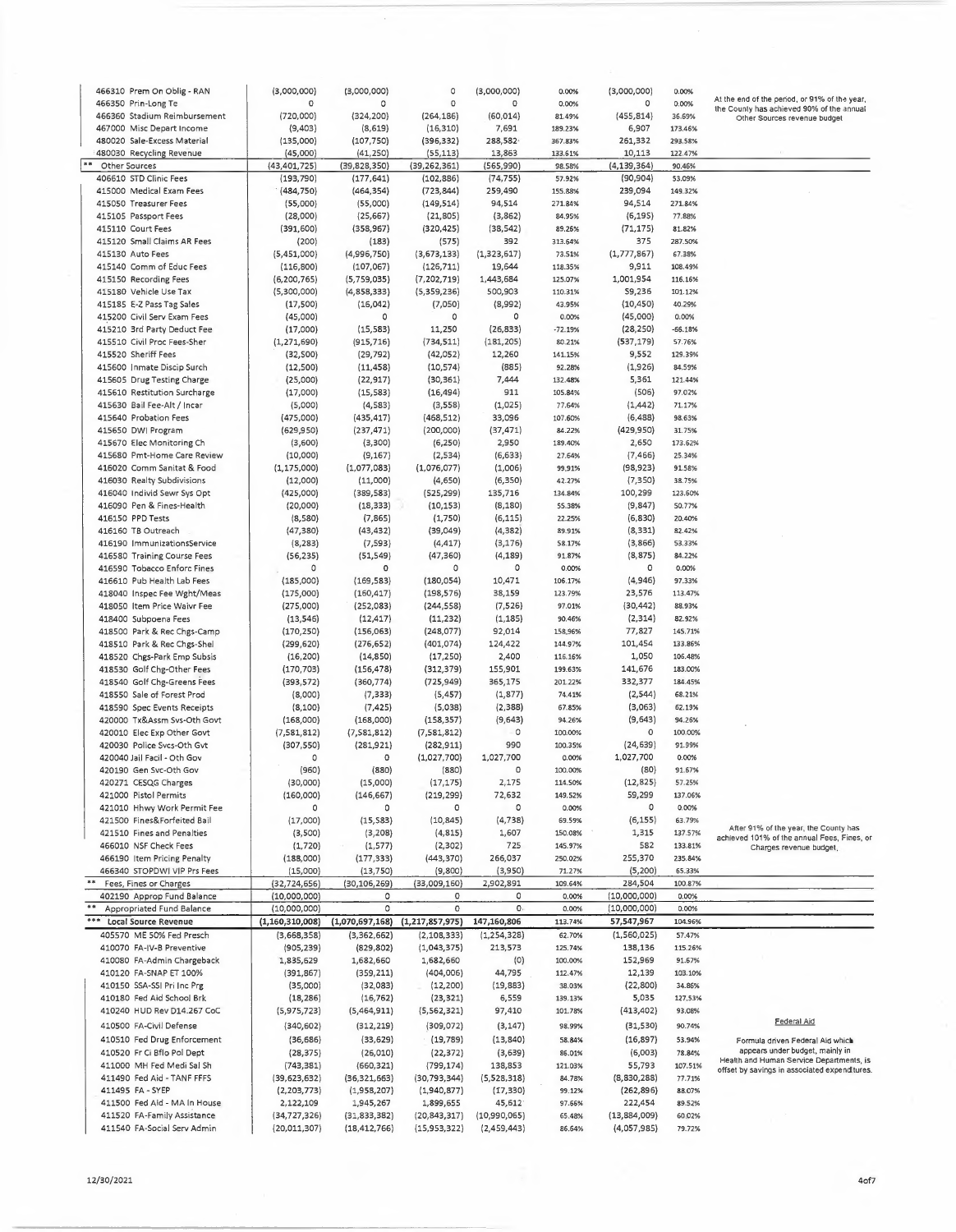| 411550 FA-Soc Serv Adm A-87                             | (1, 185, 452)   | (1,086,664)     | (774, 966)      | (311, 698)    | 71.32%             | (410, 486)           | 65.37%            |                                                                                                           |
|---------------------------------------------------------|-----------------|-----------------|-----------------|---------------|--------------------|----------------------|-------------------|-----------------------------------------------------------------------------------------------------------|
| 411570 Fed Aid - SNAP Admin                             | (13, 572, 956)  | (12, 441, 876)  | (9,749,097)     | (2,692,779)   | 78.36%             | (3,823,859)          | 71.83%            |                                                                                                           |
| 411580 Fed Aid - SNAP ET 50%                            | (3,038,400)     | (2,785,200)     | (1,829,903)     | (955, 297)    | 65.70%             | (1,208,497)          | 60.23%            |                                                                                                           |
| 411590 FA-HEAP                                          | (3,939,165)     | (3,610,901)     | (4,480,136)     | 869,234       | 124.07%            | 540,971              | 113.73%           |                                                                                                           |
| 411610 FA-Serv/Recipients                               | (5,310,745)     | (4,868,183)     | (6,003,259)     | 1,135,076     | 123.32%            | 692,514              | 113.04%           |                                                                                                           |
| 411640 FA-Daycare Block Grt                             | (23, 203, 076)  | (21, 269, 486)  | (20, 827, 895)  | (441, 592)    | 97.92%             | (2,375,181)          | 89.76%            |                                                                                                           |
| 411670 FA-Refugee&Entrants                              | (50, 856)       | (46, 618)       | (37,800)        | (8, 818)      | 81.09%             | (13,056)             | 74.33%            |                                                                                                           |
| 411680 FA-Foster Care/Adopt                             | (14, 616, 248)  | (13, 398, 227)  | (11,044,336)    | (2,353,892)   | 82.43%             | (3,571,912)          | 75.56%            |                                                                                                           |
| 411690 FA-IV-D Incentives                               | (426, 359)      | (390, 829)      | (424, 402)      | 33,573        | 108.59%            | (1,957)              | 99.54%            |                                                                                                           |
| 411700 FA-TANF Safety Net                               | (564, 749)      | (517, 687)      | (221, 736)      | (295, 951)    | 42.83%             | (343,013)            | 39.26%            |                                                                                                           |
| 411780 Fed Aid-Medicaid Adm                             | (123, 643)      | (113, 339)      | (119, 304)      | 5,965         | 105.26%            | (4, 339)             | 96.49%            | After 91% of the year, the County has                                                                     |
| 412000 FA-School Lunch Prog                             | (29, 056)       | (26, 635)       | (37, 172)       | 10,537        | 139.56%            | 8,116                | 127.93%           | achieved 78% of the budgeted Federal<br>revenue.                                                          |
| 414000 Federal Aid                                      | (356, 929)      | (288, 604)      | (67, 504)       | (221, 100)    | 23.39%             | (289, 425)           | 18.91%            |                                                                                                           |
| 414010 Federal Aid - Other                              | (6, 375)        | (5, 844)        | $\circ$         | (5,844)       | 0.00%              | (6, 375)             | 0.00%             |                                                                                                           |
| 414020 Misc Federal Aid                                 | (45, 857)       | (42,036)        | (91, 783)       | 49,747        | 218.34%            | 45,926               | 200.15%           |                                                                                                           |
| 414030 FMAP Revenue                                     | o               | 0               | (1, 134, 678)   | 1,134,678     | 0.00%              | 1,134,678            | 0.00%             |                                                                                                           |
| *** Federal Revenue                                     | (171, 221, 683) | (156, 887, 832) | (133,096,478)   | (23,791,354)  | 84.84%             | (38, 125, 205)       | 77.73%            |                                                                                                           |
| 405000 State Aid Fr Da Sal                              | (77, 682)       | (71, 209)       | (93, 218)       | 22,010        | 130.91%            | 15,536               | 120.00%           |                                                                                                           |
| 405010 St Re Indigent Care                              | (30,000)        | (27, 500)       | (44,984)        | 17,484        | 163.58%            | 14,984               | 149.95%           | <b>State Aid</b><br>Overall benefit of \$ 68.5 million was realized                                       |
| 405060 State Aid - NYSERDA                              | (75, 603)       | (75, 603)       | (75, 603)       | (0)           | 100.00%            | (0)                  | 100.00%           | due to elimination by NYS in their SFY 21-22 Budget                                                       |
| 405170 SA-Crt Fac Incen Aid                             | (2, 222, 863)   | (2,037,624)     | (1,784,698)     | (252, 927)    | 87.59%             | (438, 165)           | 80.29%            | of withholding a 20% portion of County State Aid                                                          |
| 405190 StAid-Octane Testing                             | (30,000)        | (27, 500)       | (24, 833)       | (2,667)       | 90.30%             | (5, 167)             | 82.78%            | payments and also due to payments received in                                                             |
| 405500 SA-Spec Need Presch                              | (31, 460, 139)  | (28,838,461)    | (32, 546, 157)  | 3,707,696     | 112.86%            | 1,086,018            | 103.45%           | 2021 for NYS SFY 20-21 witholdings which accurred                                                         |
| 405520 SA-NYS DOH EI Serv                               | (4,032,801)     | (3,696,734)     | (3,941,218)     | 244,484       | 106.61%            | (91, 583)            | 97.73%            | in 2020. The gross 2021 benefit is \$ 38.3 million for<br>budgeted 2021 revenue losses and another \$30.2 |
| 405530 SA-Admin Preschool                               | (378, 836)      | (347, 266)      | (382, 725)      | 35,459        | 110.21%            | 3,889                | 101.03%           | million relating to the 2021 return of withholdings                                                       |
| 405540 SA-Art VI-P H Work                               | (1,923,363)     | (1,761,262)     | (1,704,640)     | (56, 622)     | 96.79%             | (218, 723)           | 88.63%            | which occurred in 2020. \$9.3 million of this benefit                                                     |
| 405560 SA-NYS DOH El Admin                              | (454, 155)      | (416, 309)      | (441,761)       | 25,452        | 106.11%            | (12, 394)            | 97.27%            | was used as a funding source for additional 2021<br>pay-as-you-go capital project work, anothe - \$ 34.6  |
| 405590 SA-Medicaid El Admin                             | (123, 643)      | (113, 339)      | (119, 304)      | 5,965         | 105.26%            | (4, 339)             | 96.49%            | million was utilized as a funding source in the 2021                                                      |
| 405595 SA-Med Anti Fraud                                | (425, 360)      | (389, 913)      | (317, 685)      | (72, 228)     | 81.48%             | (107, 675)           | 74.69%            | RENEW Plan and \$0.2 was used to fund a                                                                   |
| 406000 SA-Fr Prob Serv                                  | (1, 181, 952)   | (1,083,456)     | (1,083,456)     | O             | 100.00%            | (98, 496)            | 91.67%            | Broadband Utility Business Plan and Desigr. The                                                           |
| 406010 SA-Fr Nav Law Enforc                             | (80, 500)       | (73, 792)       | 58,201          | (131, 993)    | $-78.87%$          | (138,701)            | $-72.30%$         | remaining unutilized 2021 YTD positive variance is<br>\$24.4 million.                                     |
| 406020 SA-Snomob Lw Enforc                              | (20,000)        | (18, 333)       | 0               | (18, 333)     | 0.00%              | (20,000)             | 0.00%             |                                                                                                           |
| 406500 Refugee Hith Assment                             | (91, 041)       | (83, 454)       | (52, 632)       | (30, 823)     | 63.07%             | (38, 409)            | 57.81%            |                                                                                                           |
| 406550 Emerg Med Training                               | (358, 655)      | (328, 767)      | (198, 985)      | (129, 782)    | 60.52%             | (159, 670)           | 55.48%            |                                                                                                           |
| 406560 SA-Art VI-PubHlthLab                             | (2,367,990)     | (2, 176, 995)   | (2, 181, 234)   | 4,239         | 100.19%            | (186, 756)           | 92.11%            |                                                                                                           |
| 406810 SA-Foren Mntl Hea Sr                             | (2,842,867)     | (2,605,961)     | (2, 148, 321)   | (457, 640)    | 82.44%             | (694, 546)           | 75.57%            |                                                                                                           |
| 406830 SA-Mental Health II                              | (29,305,801)    | (25,749,499)    | (26,984,602)    | 235,103       | 100.88%            | (2,321,199)          | 92.08%            |                                                                                                           |
| 406860 State Aid - OASA5                                | (11,748,268)    | (13,748,141)    | (10, 777, 161)  | 29,020        | 100.27%            | (971, 107)           | 91.73%            |                                                                                                           |
| 406880 State Aid - OPWDD                                | (526, 325)      | (482, 465)      | (482, 465)      | o             | 100.00%            | (43, 860)            | 91.67%            |                                                                                                           |
| 406890 Handpd Park Surch                                | (25, 500)       | (23, 375)       | (10, 486)       | (12, 889)     | 44.86%             | (15,014)             | 41.12%            |                                                                                                           |
| 407500 SA-MA In House                                   | 2,122,109       | 1,945,267       | 2,365,485       | (420, 218)    | 121.60%            | (243, 376)           | 111.47%           |                                                                                                           |
| 407510 SA-Spec Need Adult                               | (2,310)         | (2, 118)        | 0               | (2, 118)      | 0.00%              | (2, 310)             | 0.00%             |                                                                                                           |
| 407520 SA-Family Assistance                             | 0               | O               | (20, 755)       | 20,755        | 0.00%              | 20,755               | 0.00%             |                                                                                                           |
| 407540 SA-Soc Serv Admin                                | (32,907,805)    | (29, 565, 488)  | (26, 513, 548)  | (3,051,940)   | 89.68%             | (6, 394, 257)        | 80.57%            |                                                                                                           |
| 407580 SA-Sch Breakfst Prog                             | (842)           | (772)           | (1,027)         | 255           | 133.06%            | 185                  | 121.97%           |                                                                                                           |
| 407590 SA-School Lunch Prog                             | (494)           | (453)           | (1, 210)        | 757           | 267.21%            | 716                  | 244.94%           |                                                                                                           |
| 407600 SA-Sec Det Other Co                              | (707,080)       | (673, 157)      | (1,865,371)     | 1,192,215     | 277.11%            | 1,158,291            | 263.81%           |                                                                                                           |
| 407610 SA-Sec Det Loc Yth                               | (4,064,316)     | (3,725,623)     | (2,685,961)     | (1,039,662)   | 72.09%             | (1,378,355)          | 66.09%            |                                                                                                           |
| 407615 SA-Non-Sec Loc Yth                               | o               | o               | (319,085)       | 319,085       | 0.00%              | 319,085              | 0.00%             |                                                                                                           |
| 407625 SA-Raise the Age                                 | (6, 832, 520)   | (5,524,890)     | (13,072,970)    | 6,548,080     | 200.36%            | 6,240,450            | 191.33%           | \$4.8 million of positive vanance relates to                                                              |
| 407630 SA-Safety Net Assist                             | (8,694,262)     | (7,969,740)     | (6,938,834)     | (1,030,906)   | 87.06%             | (1,755,428)          | 79.81%            | better than expected current and prior year's                                                             |
| 407640 5A-Emrg Assist/Adult                             | (600, 572)      | (550, 524)      | (227, 316)      | (323, 208)    | 41.29%             | (373, 256)           | 37.85%            | cost reimbursement                                                                                        |
| 407650 SA-Foster Care/Adopt                             | (23, 252, 617)  | (19, 314, 899)  | (15,680,410)    | (3,634,489)   | 81.18%             | (7,572,207)          | 67.44%            |                                                                                                           |
| 407670 SA-EAF Prev POS                                  | (5,704,692)     | (5, 229, 301)   | (1, 598, 979)   | (3,630,322)   | 30.58%             | (4, 105, 713)        | 28.03%            |                                                                                                           |
| 407680 SA-Serv Fr Recipnts                              | (4,997,798)     | (4, 512, 876)   | (6, 544, 743)   | 2,031,867     | 145.02%            | 1,546,945            | 130.95%           |                                                                                                           |
| 407710 SA-Legal Serv/Disab                              | (141, 800)      | (129, 983)      | (126, 563)      | (3, 421)      | 97.37%             | (15, 237)            | 89.25%            |                                                                                                           |
| 407720 SA-Handicapped Child                             | (230, 943)      | (211, 698)      | 0               | (211, 698)    | 0.00%              | (230, 943)           | 0.00%             |                                                                                                           |
| 407730 State Aid - Burials                              | (1,034)         | (948)           | (70)            | (878)         | 7,39%              | (964)                | 6.77%             |                                                                                                           |
| 407740 SA-Veterns Srv Agenc                             | (50,000)        | 0               | 0               | $\circ$       | 0.00%              | (50,000)             | 0.00%             |                                                                                                           |
| 407780 SA-Daycare Block Grt                             | (4,784,039)     | (4, 385, 369)   | (1,437,942)     | (2, 947, 427) | 32.79%             | (3,346,097)          | 30.06%            |                                                                                                           |
| 407785 SA-WDI Enrollment                                | 0               | о               | (652, 383)      | 652,383       | 0.00%              | 652,383              | 0.00%             |                                                                                                           |
| 407795 State Aid - Code Blue                            | (406, 428)      | (406, 428)      | (406, 429)      | 1             | 100.00%            | 1                    | 100.00%           |                                                                                                           |
| 408000 SA-Youth Progs                                   | (357, 275)      | (20, 419)       | (71, 516)       | \$1,097       | 350.25%            | (285, 759)           | 20.02%            |                                                                                                           |
| 408020 Youth-Reimb Programs                             | (784, 495)      | (719, 120)      | (686, 906)      | (32, 215)     | 95.52%             | (97, 589)            | 87.56%            |                                                                                                           |
| 408030 Yth-Runaway Adv Prog                             | (34, 327)       | (31, 466)       | (37,073)        | 5,607         | 117.82%            | 2,746                | 108.00%           |                                                                                                           |
| 408040 Yth-Runway Reim Prog                             | (34, 328)       | (31, 467)       | (32, 628)       | 1,161         | 103.69%            | (1,700)              | 95.05%            |                                                                                                           |
| 408050 Yth-Homeless Adv Prg                             | (123, 992)      | (100, 825)      | (125, 698)      | 24,872        | 124.67%            | 1,706                | 101.38%           |                                                                                                           |
| 408060 Yth-Homeless Reim Pr                             | (51,086)        | (46, 829)       | (46, 203)       | (626)         | 98.66%             | (4,883)              | 90,44%            |                                                                                                           |
| 408065 Yth-Supervision                                  | (788, 664)      | (735, 776)      | (819, 761)      | 83,985        | 111.41%            | 31,097               | 103.94%           |                                                                                                           |
| 408530 SA-Crim Justice Prog                             | (672,071)       | (621,065)       | (514,031)       | (107, 034)    | 82.77%             | (158,040)            | 76.48%            |                                                                                                           |
| 409000 State Aid Revenues                               |                 |                 |                 | 91,631        | 145.97%            | 19,889               | 107.34%           | \$4,068,952 of unbudgeted NYS Discovery                                                                   |
|                                                         | (271, 075)      | (199, 333)      | (290, 964)      |               |                    | 4,085,668            |                   | Aid was received in April.                                                                                |
| 409010 State Aid - Other                                | (296, 810)      | (296, 810)      | (4, 382, 478)   | 4,085,668     | 1476.53%           |                      | 1476.53%          |                                                                                                           |
| 409020 SA-Misc                                          | (27, 564)       | (25, 267)       | (67, 103)       | 41,836        | 265.57%            | 39,539               | 243.44%           |                                                                                                           |
| 409030 SA-Main-Lieu of Rent<br>409050 SA-Revenue Offset | (157, 578)      | (144, 447)      | (152, 660)      | 8,214         | 105.69%<br>268.35% | (4,918)<br>9,703,356 | 96.88%<br>268.35% |                                                                                                           |
|                                                         | (5,763,865)     | (5, 763, 865)   | (15, 467, 221)  | 9,703,356     |                    |                      |                   |                                                                                                           |
| *** State Revenue                                       | (190, 403, 917) | (172, 172, 648) | (183, 760, 318) | 11,587,670    | 106.73%            | (6,643,599)          | 96.51%            |                                                                                                           |
| 450000 Interfnd Rev Non-Sub                             | (51, 338, 831)  | (51, 338, 831)  | (51, 356, 728)  | 17,897        | 100.03%            | 17,897               | 100.03%           |                                                                                                           |
| 486010 Resid Equity Tran-In<br>$***$                    | (29, 746)       | (29, 746)       | (20, 860)       | (8,886)       | 70.13%             | (8,886)              | 70.13%            |                                                                                                           |
| <b>Interfund Revenue</b>                                | (51, 368, 577)  | (51, 368, 577)  | (51, 377, 589)  | 9,012         | 100.02%            | 9,012                | 100.02%           |                                                                                                           |
| **** County Revenue                                     | (1,573,304,185) | (1,451,126,225) | (1,586,092,360) | 134,966,135   | 109.30%            | 12,788,175           | 100.81%           |                                                                                                           |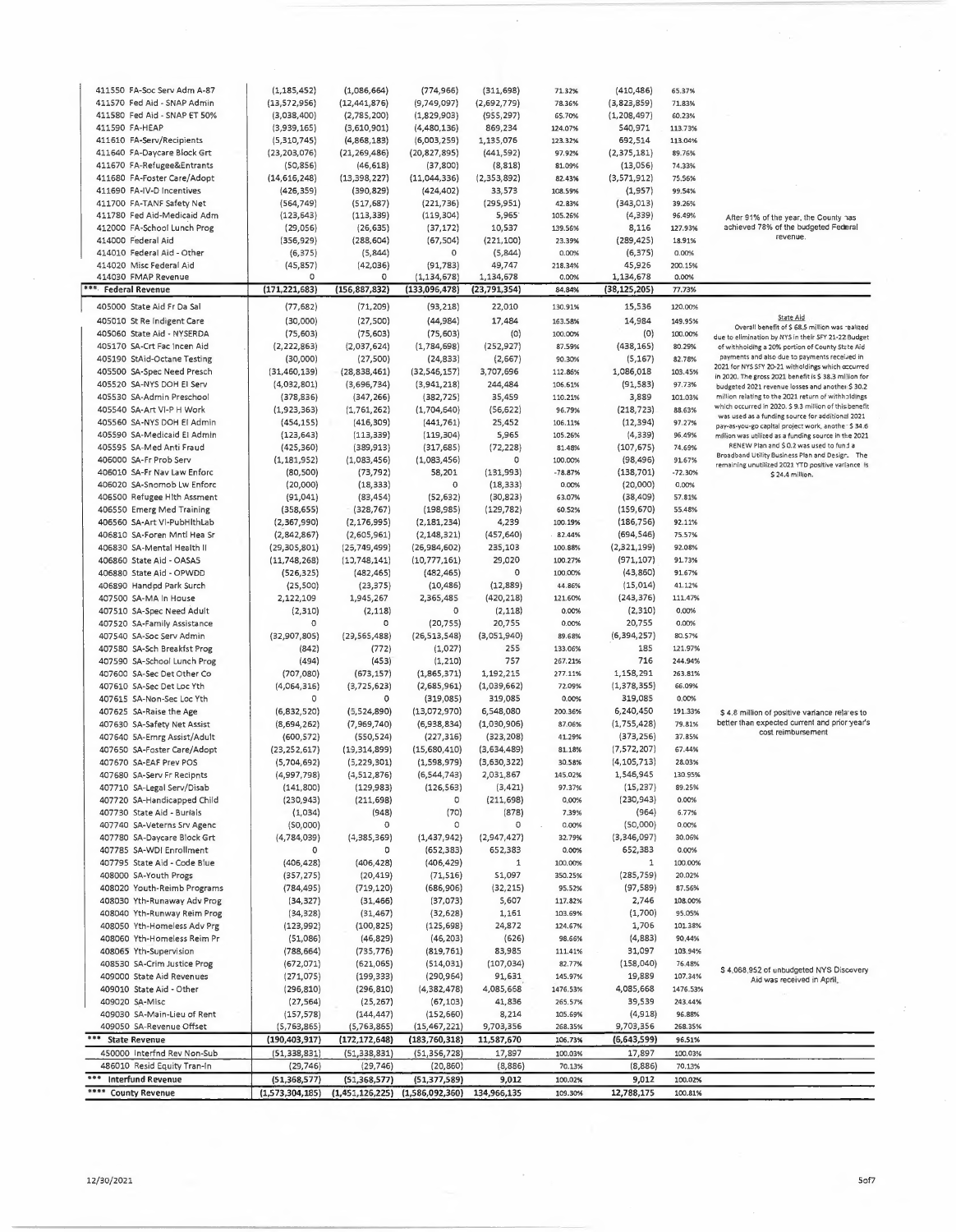| <b>Expense</b>                                                    |                    |                |                |                |                 |                  |                 |                                                   |
|-------------------------------------------------------------------|--------------------|----------------|----------------|----------------|-----------------|------------------|-----------------|---------------------------------------------------|
| 500000 Full Time - Salaries                                       | 221,024,036        | 188,839,257    | 179,466,714    | 9,372,543      | 95.04%          | 41,557,322       | 81.20%          |                                                   |
| 500010 Part Time - Wages                                          | 3,255,315          | 2,848,073      | 1,985,757      | 862,316        | 69.72%          | 1,269,558        | 61.00%          | After 91% of the year,                            |
| 500020 Regular PT - Wages                                         | 1,402,846          | 1,280,378      | 952,213        | 328,166        | 74.37%          | 450,633          | 67.88%          | the County has spent 81%<br>of budgeted salaries. |
| 500030 Seasonal - Wages                                           | 912,836            | 834,058        | 492,982        | 341,076        | 59.11%          | 419,854          | 54.01%          |                                                   |
| Salaries                                                          | 226,595,033        | 153,801,766    | 182,897,666    | 10,904,100     | 94.37%          | 43,697,367       | 80.72%          |                                                   |
|                                                                   |                    |                |                |                |                 |                  |                 |                                                   |
| 500300 Shift Differential                                         | 1,623,046          | 1,483,184      | 1,388,863      | 94,321         | 93.64%          | 234,183          | 85.57%          |                                                   |
| 500320 Uniform Allowance                                          | 915,600            | 684,500        | 684,500        | 0              | 100.00%         | 231,100          | 74.76%          | Through the end of November, overt me is          |
| 500330 Holiday Worked                                             | 1,847,157          | 1,688,315      | 1,789,748      | (101, 433)     | 106.01%         | 57,409           | 96.89%          | showing a negative variance of \$1 6M.            |
| 500340 Line-up Pay                                                | 2,560,621          | 2,331,926      | 2,009,874      | 322,052        | 86.19%          | 550,747          | 78.49%          |                                                   |
| 500350 Other Employee Pymts                                       | 6,662,133          | 6,372,922      | 6,641,600      | (268, 679)     | 104.22%         | 20,533           | 99.69%          |                                                   |
| 501000 Overtime                                                   | 15,189,215         | 14,386,206     | 17,678,158     | (3, 291, 952)  | 122.88%         | (2,488,943)      | 116.39%         |                                                   |
| **                                                                |                    |                |                |                |                 |                  |                 |                                                   |
| Non-Salaries                                                      | 28,797,772         | 26,947,052     | 30,192,743     | (3, 245, 691)  | 112.04%         | (1, 394, 971)    | 104.84%         |                                                   |
| 504990 Reductions Per Srv                                         | (1,600,000)        | (1,461,920)    | $\circ$        | (1,461,920)    | 0.00%           | (1,600,000)      | 0.00%           |                                                   |
| 504992 Salary Reser                                               |                    |                |                |                | 0.00%           | 0                | 0.00%           |                                                   |
| $***$<br>Countywide Adjustments                                   | (1,600,000)        | (1,461,920)    | $\circ$        | (1,461,920)    | 0.00%           | (1,600,000)      | 0.00%           |                                                   |
| ***<br><b>Personnel Related Expense</b>                           | 253,792,805        | 219,286,899    | 213,090,409    | 6,196,489      | 97.17%          | 40,702,396       | 83.96%          |                                                   |
| 502000 Fringe Benefits                                            | 127,621,753        | 111,630,551    | (1, 493)       | 111,632,043    | 0.00%           | 127,623,246      | 0.00%           |                                                   |
|                                                                   |                    |                |                |                |                 |                  |                 |                                                   |
| 502010 Employer FICA                                              | ٥                  | 0              | 12,669,645     | (12,669,645)   | 0.00%           | (12,669,645)     | 0.00%           | All departmental Fringe Benefit expense is        |
| 502020 Empler FICA-Medicare                                       | O                  | 0              | 2,974,836      | (2,974,836)    | 0.00%           | (2,974,836)      | 0.00%           | budgeted in account 502000. Actual                |
| 502030 Employee Health Ins                                        | 0                  | 0              | 31,993,798     | (31,993,798)   | 0.00%           | (31,993,798)     | 0.00%           | expense is recorded at the detailed level         |
| 502040 Dental Plan                                                | O                  | $\circ$        | 1,045,827      | (1,045,827)    | 0.00%           | (1,045,827)      | 0.00%           | indicated. The exception is the budget for        |
| 5020S0 Workers' Compensation                                      | 12,024,377         | 10,986,673     | 11, 155, 173   | (168, 500)     | 101.53%         | 869,204          | 92.77%          | Workers Compensation and ECMC legacy-             |
| 502060 Unemployment Ins                                           | O                  | 0              |                |                | 0.00%           |                  | 0.00%           | related expense.                                  |
|                                                                   |                    |                | (702, 573)     | 702,573        |                 | 702,573          |                 |                                                   |
| 502070 Hosp & Med-Retirees'                                       | 2,184,480          | 2,002,440      | 23,339,606     | (21, 337, 166) | 1165.56%        | (21, 155, 126)   | 1068.43%        |                                                   |
| 502090 Hith Ins Waiver                                            | 0                  | O              | 1,456,822      | (1,456,822)    | 0.00%           | (1,456,822)      | 0.00%           |                                                   |
| 502100 Retirement                                                 | O                  | O              | 29,983,383     | (29,983,383)   | 0.00%           | (29, 983, 383)   | 0.00%           | After 91% of the year, the County has spent       |
| 502130 Wkrs Cmp Otr Fd Reim                                       | (9,744,568)        | (8,903,612)    | (5,624,137)    | (3, 279, 475)  | 63.17%          | (4, 120, 431)    | 57.72%          | 82% of the total budgeted Fringe Benefit          |
| 502140 3rd Party Recoveries                                       | (1,424,032)        | (1, 301, 138)  | (1,639,100)    | 337,962        | 125.97%         | 215,068          | 115.10%         | expense.                                          |
|                                                                   |                    |                |                |                |                 |                  |                 |                                                   |
| *** Fringe Benefit Total                                          | 130,662,010        | 114,414,914    | 106,651,787    | 7,763,127      | 93.21%          | 24,010,223       | 81.62%          |                                                   |
| 505000 Office Supplies                                            | 1,090,905          | 770,695        | 479,845        | 290,850        | 62.26%          | 611,060          | 43.99%          |                                                   |
| 505200 Clothing Supplies                                          | 551,887            | 393,982        | 278,259        | 115,723        | 70.63%          | 273,628          | 50.42%          |                                                   |
| 505400 Food & Kitchen Supp                                        | 1,606,985          | 1,192,765      | 1,260,507      | (67, 742)      | 105.68%         | 346,478          | 78.44%          |                                                   |
| 505600 Auto Tr & Hvy Eq Sup                                       |                    |                |                |                |                 |                  |                 |                                                   |
|                                                                   | 1,814,763          | 1,514,981      | 1,422,001      | 92,980         | 93.86%          | 392,762          | 78.36%          |                                                   |
| 505800 Medical & Hith Supp                                        | 3,714,350          | 1,261,241      | 936,355        | 324,887        | 74.24%          | 2,777,995        | 25.21%          |                                                   |
| 506200 Maintenance & Repair                                       | 2,476,664          | 1,853,963      | 1,679,462      | 174,500        | 90.59%          | 797,202          | 67.81%          |                                                   |
| 506400 Highway Supplies                                           | 2,000              | 1,714          | 1,733          | (19)           | 101.11%         | 267              | 86.67%          |                                                   |
| 507000 E-Z Pass Supplies                                          | 14,700             | 13,475         | 7,350          | 6,125          | 54.55%          | 7,350            | 50.00%          |                                                   |
| Supplies and Repairs                                              | 11,272,254         | 7,002,815      | 6,065,512      | 937,303        |                 | 5,206,742        | 53.81%          |                                                   |
|                                                                   |                    |                |                |                | 86.62%          |                  |                 |                                                   |
| 555000 General Liability                                          | 5,182,518          | 2,016,150      | 7              | 2,016,143      | 0.00%           | 5,182,511        | 0.00%           |                                                   |
| 555010 Settlmts/Jdgmnts-Lit                                       | $\circ$            | $\circ$        | 255,467        | (255, 467)     | 0.00%           | (255, 467)       | 0.00%           |                                                   |
| 555020 Travel & Mileage-Lit                                       | 0                  | $\circ$        | 72             | (72)           | 0.00%           | (72)             | 0.00%           |                                                   |
| 555030 Litig & Rel Disburs.                                       | 0                  | $\circ$        | 110,319        | (110, 319)     | 0.00%           | (110, 319)       | 0.00%           |                                                   |
| 555040 Expert/Cons Fees-Lit                                       | 0                  | 0              | 653,220        | (653, 220)     | 0.00%           | (653, 220)       | 0.00%           |                                                   |
|                                                                   |                    |                |                |                |                 |                  |                 | Risk Retention expense is budgeted in             |
| 555050 Insurance Premiums                                         | 19,400             | 17,783         | 996,833        | (979,050)      | 5605.44%        | (977, 433)       | 5138.31%        | account 555000 while actual expense is            |
| <b>Risk Retention</b>                                             | 5,201,918          | 2,033,933      | 2,015,917      | 18,016         | 99.11%          | 3,186,001        | 38.75%          | recorded at a detailed level in the accounts      |
| 510000 Local Mileage Reimb                                        | 1,086,185          | 988,590        | 776,566        | 212,024        | 78.55%          | 309,619          | 71.49%          | indicated. In total Risk Retention is on          |
| 510100 Out Of Area Travel                                         | 501,892            | 402,557        | 204,835        | 197,722        | 50.88%          | 297,057          | 40.81%          | budget for the period.                            |
| 510200 Training And Educat                                        | 583,235            | 508,801        | 349,423        | 159,378        | 68.68%          | 233,812          | 59.91%          |                                                   |
|                                                                   |                    |                |                |                |                 |                  |                 |                                                   |
| 511000 Control Board Expense                                      | 504,000            | 462,000        | 430,538        | 31,462         | 93.19%          | 73,462           | 85.42%          |                                                   |
| 515000 Utility Charges                                            | 2,745,934          | 2,517,446      | 2,778,637      | (261, 191)     | 110.38%         | (32,703)         | 101.19%         |                                                   |
| 516040 DSS Trng & Edu Pro                                         | 1,501,950          | 1,376,788      | 1,376,788      | $\circ$        | 100.00%         | 125,163          | 91.67%          |                                                   |
| 530000 Other Expenses                                             | 5,200,492          | 2,799,495      | 1,429,108      | 1,370,387      | 51.05%          | 3,771,384        | 27.48%          |                                                   |
| 530010 Chargebacks                                                | 1,494,900          | 1,370,325      | 1,179,408      | 190,917        | 86.07%          | 315,492          | 78.90%          |                                                   |
|                                                                   |                    |                |                |                |                 |                  |                 |                                                   |
| 530030 Pivot Wage Subsidies                                       | 2,805,679          | 2,581,155      | 2,479,585      | 101,570        | 96.06%          | 326,094          | 88.38%          |                                                   |
| 545000 Rental Charges                                             | 9, S59, 416        | 3,463,018      | 8,383,517      | 79,500         | 99.06%          | 1,175,898        | 87.70%          |                                                   |
| 598900 County Conti                                               |                    |                |                |                | 0.00%           | ٥                | 0.00%           |                                                   |
| $\pm$ $\pm$<br>Other                                              | 31,185,599         | 23,504,107     | 21,404,321     | 2,099,786      | 91.07%          | 9,781,278        | 68.64%          |                                                   |
| 517879 Supervision/Treatmen                                       | 907,200            | 562,300        | 638,491        | (76, 190)      | 113.55%         | 268,710          | 70.38%          |                                                   |
| 520072 Working Capital Asst                                       | 1,695,750          | 1,695,750      | 1,728,590      | (32, 840)      | 101.94%         | (32, 840)        | 101.94%         |                                                   |
| Professional Srvs Contracts a                                     | 42,540,680         | 32,537,261     | 31,937,722     | 599,539        | 98.16%          | 10,602,959       | 75.08%          |                                                   |
|                                                                   |                    |                |                |                |                 |                  |                 |                                                   |
| 516050 Dept Payments-ECMCC                                        | 7,344,964          | 5,418,055      | 6,204,048      | 214,008        | 96.67%          | 1,140,916        | 84.47%          |                                                   |
| 516051 ECMCC Drug & Alcohol                                       | 397,493            | 364,369        | 364,369        | 0              | 100.00%         | 33,124           | 91.67%          |                                                   |
| <b>ECMCC Payments</b>                                             | 7,742,457          | 5,782,424      | 6,568,416      | 214,008        | 96.84%          | 1,174,041        | 84.84%          |                                                   |
| 516060 Sales Tax Loc Gov 3%                                       | 316,149,457        | 289,237,690    | 348,536,530    | (59,298,840)   | 120.50%         | (32, 387, 073)   | 110.24%         |                                                   |
| 516070 Flat Dist from 1%                                          | 12,500,000         | 12,500,000     | 12,500,000     | $\circ$        | 100.00%         | 0                | 100.00%         |                                                   |
|                                                                   |                    |                |                |                |                 |                  |                 |                                                   |
| 520030 NFTA-Share Sales Tax                                       | 20,361,690         | 13,628,302     | 22,447,522     | (3,819,220)    | 120.50%         | (2,085,832)      | 110.24%         |                                                   |
| Sales Tax to Local Government                                     | 349,011,147        | 320,365,992    | 383,484,052    | (63, 118, 059) | 119.70%         | (34, 472, 905)   | 109.88%         |                                                   |
| $\begin{array}{c} 0.0744 \\ 0.0744 \\ \end{array}$<br>Contractual | 525,652,081        | 473,451,931    | 534,185,681    | (60, 733, 750) | 112.83%         | (8,533,600)      | 101.62%         |                                                   |
| 561410 Lab & Tech Eqt                                             | 3,944,610          | 1,582,126      | 1,815,109      | (232, 983)     | 114.73%         | 2,129,501        | 46.01%          |                                                   |
| 561420 Office Furn & Fixt                                         | 572,831            | 359,708        | 196,765        | 162,943        | 54.70%          | 376,066          | 34.35%          |                                                   |
|                                                                   |                    |                |                |                |                 |                  |                 |                                                   |
| 561430 Bldg Grs & Hvy Eq                                          | 52,656             | 47,989         | 26,391         | 21,599         | 54.99%          | 26,265           | 50.12%          |                                                   |
| 561440 Motor Vehicles                                             | 206,504            | 187,598        | 69,991         | 117,607        | 37.31%          | 136,513          | 33.89%          |                                                   |
| $\pm\pm$<br>Equipment                                             | 4,776,600          | 2,177,422      | 2,108,255      | 69,166         | 96.82%          | 2,668,345        | 44.14%          |                                                   |
| 559000 County Share - Grants                                      | 8,392,759          | 2,943,060      | 2,933,691      | 9,368          | 99.68%          | 5,459,068        | 34.96%          |                                                   |
| 570020 Interfund - Road                                           | 19,843,685         | 13,994,683     | 13,747,528     | 247,155        | 98.23%          | 6,096,157        | 69.28%          |                                                   |
|                                                                   |                    |                |                |                |                 |                  |                 |                                                   |
| 570025 InterFd Co Share 911                                       | 4,379,710          | 4,028,117      | 3,999,306      | 28,810         | 99.28%          | 380,404          | 91.31%          |                                                   |
| 570028 InterFd Co Share Lib                                       | 135,000            | 135,000        | 135,000        | 0              | 100.00%         | $\circ$          | 100.00%         |                                                   |
| 570030 Interfund-ECC 5ub                                          | 18,084,317         | 13,084,317     | 18,084,317     | 0              | 100.00%         | о                | 100.00%         |                                                   |
| 570050 InterFund Trans-Cap                                        | 63,808,741         | 43,042,050     | 48,042,049     | $\mathbf 1$    | 100.00%         | 15,766,692       | 75.29%          |                                                   |
|                                                                   |                    |                |                |                |                 |                  |                 |                                                   |
|                                                                   |                    |                |                |                |                 |                  |                 |                                                   |
| 575000 Interfnd Exp Non-Sub<br>575040 I/F Expense-Utility         | 2,000<br>3,650,089 | ٥<br>3,166,397 | 0<br>3,113,583 | 0<br>52,814    | 0.00%<br>98.33% | 2,000<br>536,506 | 0.00%<br>85.30% |                                                   |